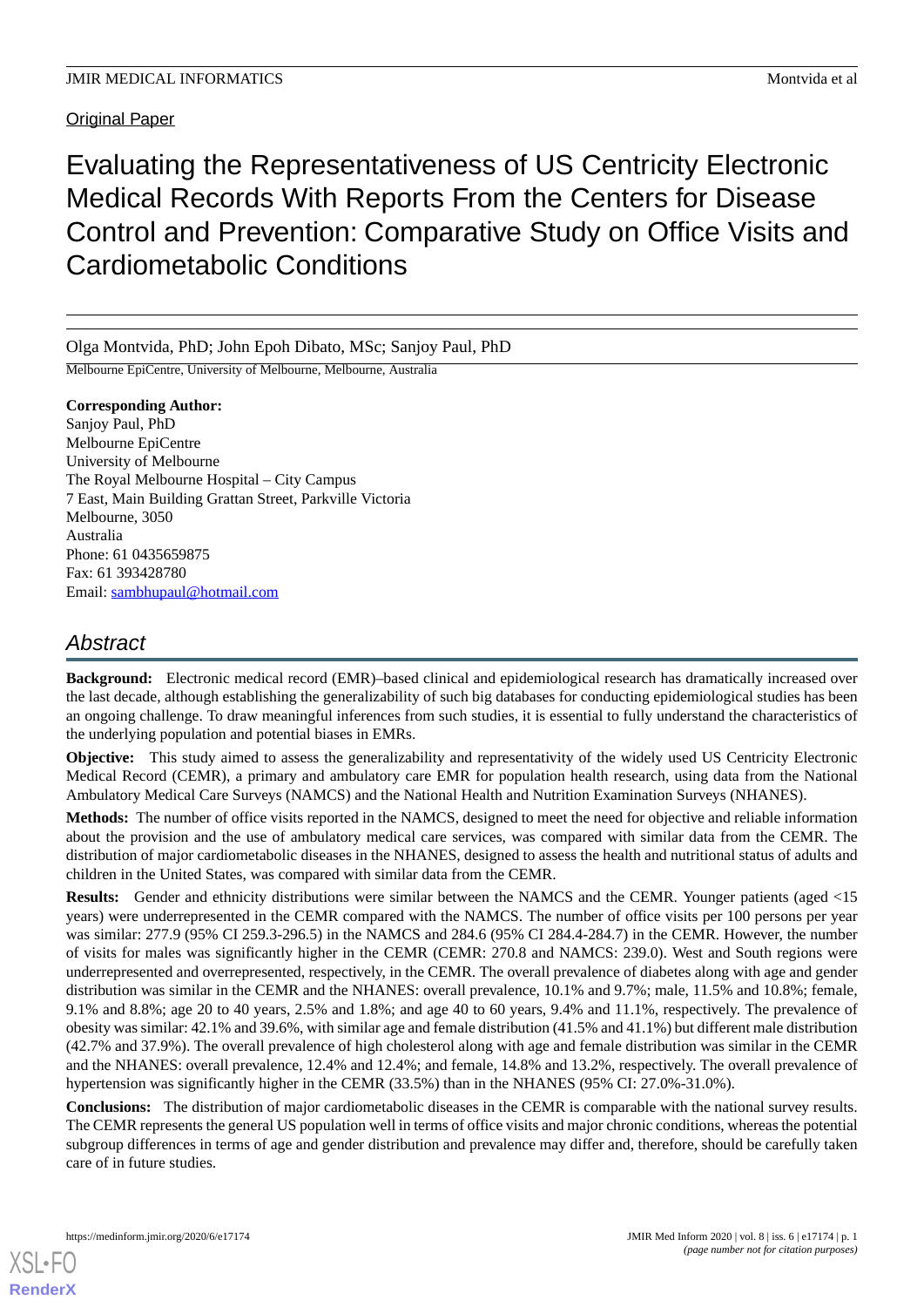(JMIR Med Inform 2020;8(6):e17174) doi: [10.2196/17174](http://dx.doi.org/10.2196/17174)

## **KEYWORDS**

electronic medical records; observational study; epidemiology; population health

## *Introduction*

#### **Background**

Large national surveys and registry data provide epidemiological and population-level health information. Although such studies will remain as gold standards in evaluating the health state at a population level, the more recent development of large real-world data (RWD) from electronic medical records (EMRs) and claims data for therapeutic management and population-level safety evaluations provide additional and unique opportunities to expand our understanding in a broad class of clinical, epidemiological, and public health–related questions [\[1](#page-8-0)[-6\]](#page-8-1).

EMR data are collected during routine medical care, offering the opportunity to investigate clinical questions from a real-world perspective. Although randomized clinical trials (RCTs) allow the evaluation of the safety and efficacy of interventions in a design-led population, the EMR-based studies allow for comparative effectiveness and safety studies, apart from revolutionizing the approach to efficient pharmacovigilance. RWD-based studies also provide opportunities to explore clinical questions in populations that are often excluded from RCTs, such as pregnant, older, or comorbid patients. Furthermore, real-world studies allow us to investigate questions that may be unethical for testing in RCTs. EMRs are also used to track how clinical guidelines are implemented in real-world practices and to research the quality of clinical care.

The epidemiological value of EMR-based research directly depends on the size of the EMR network. Several EMR systems were implemented at the national level, and most familiar representatives include databases from the United States, the United Kingdom, Sweden, Norway, and Denmark [\[7](#page-8-2)-[10\]](#page-8-3). The representativeness of some of these databases in terms of demographics and chronic and rare diseases has been shown in some studies [[8,](#page-8-4)[9](#page-8-5),[11-](#page-8-6)[14](#page-8-7)].

Apart from health research based on data from individual practices, pharmacies, insurers, claims, or prescriptions, the MarketScan Commercial Claims and Encounters Database, owned by Truven Health Analytics, is one of the most commonly used data source for health research in the United States [\[15](#page-8-8),[16\]](#page-8-9). The Veteran Affairs–integrated health care system is another widely used data source in the United States [[17,](#page-8-10)[18\]](#page-9-0). One of the oldest primary and ambulatory EMR systems in the United States is the Centricity Electronic Medical Record (CEMR), owned by General Electric, which provides an opportunity for research using deidentified data on more than 45 million patients from all states of the United States [\[19](#page-9-1),[20\]](#page-9-2).

The CEMR database has been extensively used for health outcome academic research worldwide in the fields of diabetes [[21](#page-9-3)[-26](#page-9-4)], cardiovascular research [\[27](#page-9-5)-[31\]](#page-9-6), obesity [\[32](#page-9-7)-[34\]](#page-9-8), inflammatory diseases [[35-](#page-9-9)[38\]](#page-10-0), mental health [\[39](#page-10-1)-[41\]](#page-10-2), and other

 $XS$ -FO **[RenderX](http://www.renderx.com/)** diseases [\[42](#page-10-3)[,43](#page-10-4)]. To draw meaningful inferences from such studies and to generalize the results, it is essential to understand the underlying population. For instance, using the CEMR, Montvida et al [[44\]](#page-10-5) described trends in the antidiabetic drug prescription patterns during the years 2005-2016. However, the study should be interpreted in the light of overall representativity of the CEMR with respect to diabetes as well as gender and ethnic differences, as all these factors affect drug choices.

To the best of our knowledge, only two studies have investigated the representativeness of the CEMR database [\[14](#page-8-7),[45\]](#page-10-6). Brixner et al [[14\]](#page-8-7) evaluated the BMI and laboratory data from the CEMR in 2003 to 2004 in comparison with the US national health surveys. Crawford et al [\[45\]](#page-10-6) compared the National Ambulatory Medical Care Survey (NAMCS) with CEMR's office visits during 2005 and concluded that CEMR data provide a more accurate estimate of the distribution of diagnoses in ambulatory visits in the United States.

#### **Aims**

Given the significant increase in CEMR coverage since the last report was published and exponentially increasing volume of RWD-based research, we aimed to repeat and expand the exploration of the generalizability and representativity of the CEMR database with two of the most widely used and relevant survey results from the United States. Specifically, the goals of this study were to compare (1) patient demographics in the CEMR with the NAMCS and (2) the prevalence of obesity, hypertension, high total cholesterol, and diabetes in the CEMR with the respective reports based on the National Health and Nutrition Examination Surveys (NHANES).

#### **Data**

#### *Centricity Electronic Medical Record*

The CEMR incorporates patient-level data from independent physician practices, academic medical centers, hospitals, and large integrated delivery networks in the United States. The Medical Quality Improvement Consortium is a rapidly growing community that contributes deidentified clinical data to the CEMR research database to enable quality improvement, benchmarking, and population-based medical research [\[40](#page-10-7),[46\]](#page-10-8). With an average follow-up of 4.5 years, the CEMR research database covers more than 35,000 health care providers from all states of the United States, where approximately 70% are primary care providers. Longitudinal EMRs were available for more than 45 million individuals from 1995 to September 2018, with comprehensive patient-level information on demographics, anthropometric measures, disease events, medications, and clinical and laboratory measures. The database has been extensively used in academic research [[14,](#page-8-7)[44](#page-10-5),[45\]](#page-10-6).

#### *The National Ambulatory Medical Care Survey*

A report based on the 2016 NAMCS data was used in this study [[47\]](#page-10-9). The excerpts from the Centers for Disease Control and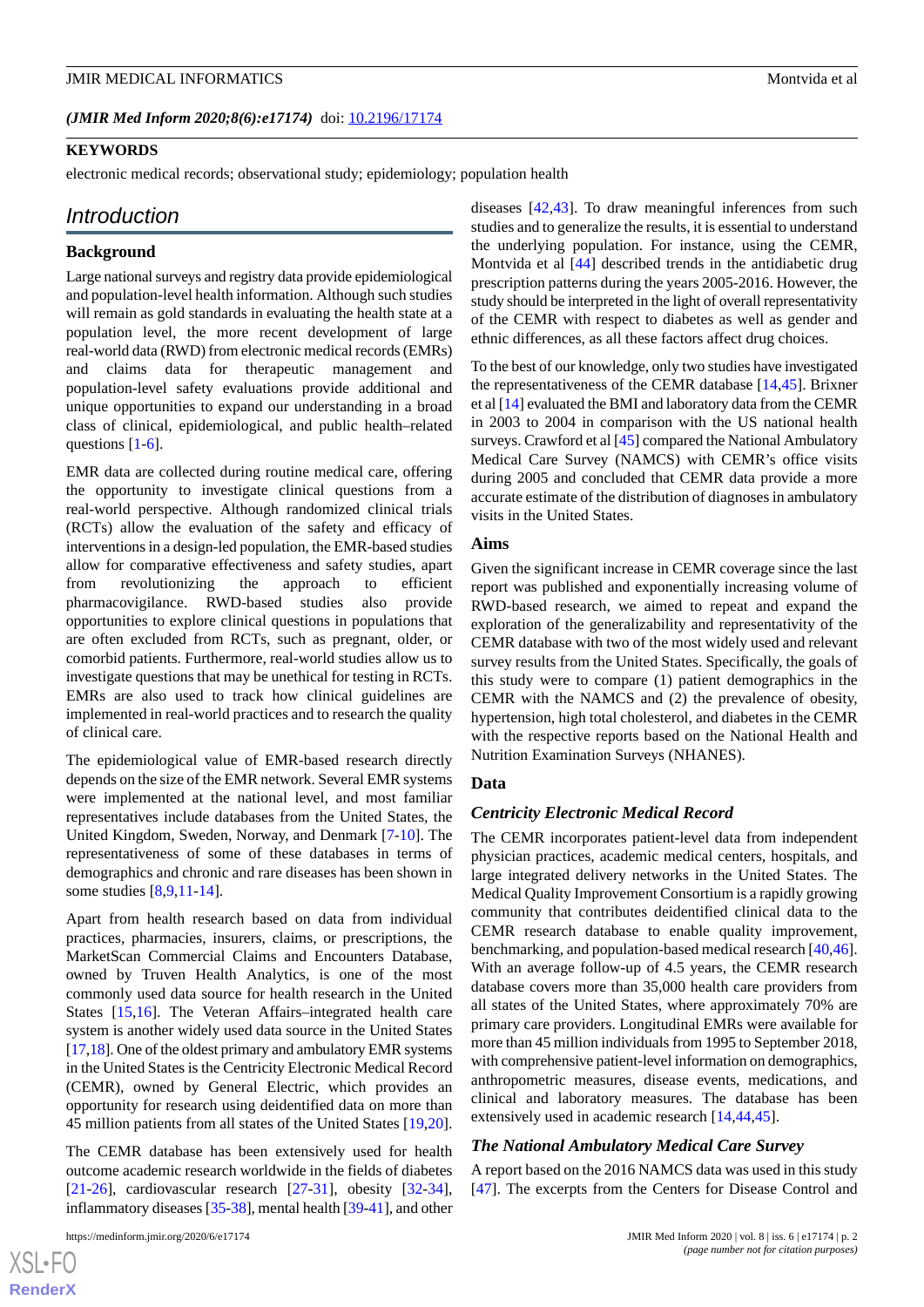Prevention (CDC) website are presented in the following two paragraphs [\[47](#page-10-9),[48\]](#page-10-10).

The NAMCS is a national survey designed to meet the need for objective, reliable information about the provision and the use of ambulatory medical care services in the United States. The findings were based on a sample of visits to nonfederally employed office-based physicians who are primarily engaged in direct patient care. Physicians specializing in anesthesiology, pathology, and radiology were excluded from the survey. Each physician was randomly assigned to a 1-week reporting period. During this period, data for a systematic random sample of visits were recorded by Census interviewers using an automated patient record form (PRF) developed for that purpose.

The 2016 NAMCS sampling design used a stratified two-stage sample, with physicians selected in the first stage and visits in the second stage. The 2016 NAMCS sample included 3699 physicians. Of the 2080 in-scope (eligible) physicians, 677 completed PRFs in the study. Of the 677 physicians who completed PRFs, 536 participated fully or adequately (ie, at least one half of the expected PRFs were submitted, based on the total number of visits during the reporting week) and 141 participated minimally (ie, fewer than half of the expected number of PRFs were submitted). Within physician practices, data were abstracted from medical records for up to 30 sampled visits during a randomly assigned 1-week reporting period. In total, 13,165 PRFs were submitted. The participation rate—the percentage of in-scope physicians for whom at least one PRF was completed—was 39.3%. The response rate—the percentage of in-scope physicians for whom at least one half of their expected number of PRFs was completed—was 32.7%. Among the 4 census regions, response rates ranged from 24.6% to 40.0%.

#### *The National Health and Nutrition Examination Survey*

The NHANES is a program of studies designed to assess the health and nutritional status of adults and children in the United States [[49\]](#page-10-11). The survey consists of interviews conducted in participants' homes, standardized physical examinations in mobile examination centers, and laboratory tests on blood and other specimens.

Individual reports produced by the CDC based on the NHANES 2015-2016 data were used to compare the prevalence of obesity [[50\]](#page-10-12), hypertension [\[51](#page-10-13)], and high total cholesterol [\[52](#page-10-14)]. The latest CDC report for diabetes prevalence was based on the NHANES 2013-2016 data [[53\]](#page-10-15).

# *Methods*

Data from the CEMR were matched on methods to individual CDC reports as close as possible.

#### **Office Visits**

 $XS$  • FO **[RenderX](http://www.renderx.com/)**

Data on percent distribution of office visits and number of office visits per 100 patients by various subgroups from the NAMCS were compared with similar data from the CEMR. All office visits in 2016 for patients with nonmissing age and sex from the CEMR were aggregated to match the NAMCS report as close as possible.

#### **Obesity**

In the NHANES, obesity was defined as a BMI of 30 kg/m<sup>2</sup> or greater for adults aged 20 years and older [\[50](#page-10-12)].

In the CEMR, the proportion of obese people was estimated among people aged older than 20 years and with at least one BMI measure (direct or estimated using weight and height) during the years 2015-2016. Women who had pregnancy-related records before or within the estimated time frame were excluded.

## **Hypertension**

In the NHANES, systolic blood pressure (SBP) of 140 mm Hg or greater, diastolic blood pressure (DBP) of 90 mm Hg or greater, or currently taking medication to lower high blood pressure were defining hypertension for people aged 18 years and older [[51\]](#page-10-13).

In the CEMR, the proportion of patients with hypertension during the years 2015-2016 was estimated among people aged older than 18 years. On average, patients had 4 blood pressure measures during a 2-year time frame. Those who had an average of available measures for SBP of 140 mm Hg or greater, those who had an average of available measures for DBP of 90 mm Hg or greater, or those who were taking medication to lower high blood pressure during the respective time frame were considered to have hypertension. Blood pressure–lowering medications included diuretics, peripheral vasodilators, beta blockers, calcium channel blockers, angiotensin-converting enzyme inhibitors, angiotensin II receptor blockers, and other agents acting on the renin-angiotensin system. Only medications that are indicated to lower blood pressure were preserved within these drug classes.

#### **High Total Cholesterol**

In the NHANES, proportions of participants aged 20 years and older with high total cholesterol (≥240 mg/dL) were reported [[52\]](#page-10-14). In the CEMR, among people aged older than 20 years and with at least one available cholesterol measure, the proportions of those with total cholesterol of 240 mg/dL or greater were estimated during the years 2015-2016.

#### **Diabetes**

In the NHANES, participants were classified as having diagnosed diabetes if they answered "yes" to the question, "Other than during pregnancy, have you ever been told by a doctor or health professional that you have diabetes or sugar diabetes?" [[53\]](#page-10-15). Participants were classified as having undiagnosed diabetes if they did not report a diagnosis of diabetes by a health care provider and their fasting (8-24 hours) plasma glucose level was 126 mg/dL or greater or their hemoglobin  $A_{1c}$  (Hb $A_{1c}$ ) level was 6.5% or greater. Participants were randomly assigned to a morning, afternoon, or evening examination. Fasting plasma glucose data from the morning examination (after an 8- to 24-hour fast) were used to define total and undiagnosed diabetes.

In the CEMR, an algorithm to identify patients with diabetes was developed on the basis of (1) diabetes diagnostic codes (International Classification of Diseases and SNOMED), (2) antidiabetic medication prescription patterns, (3) availability of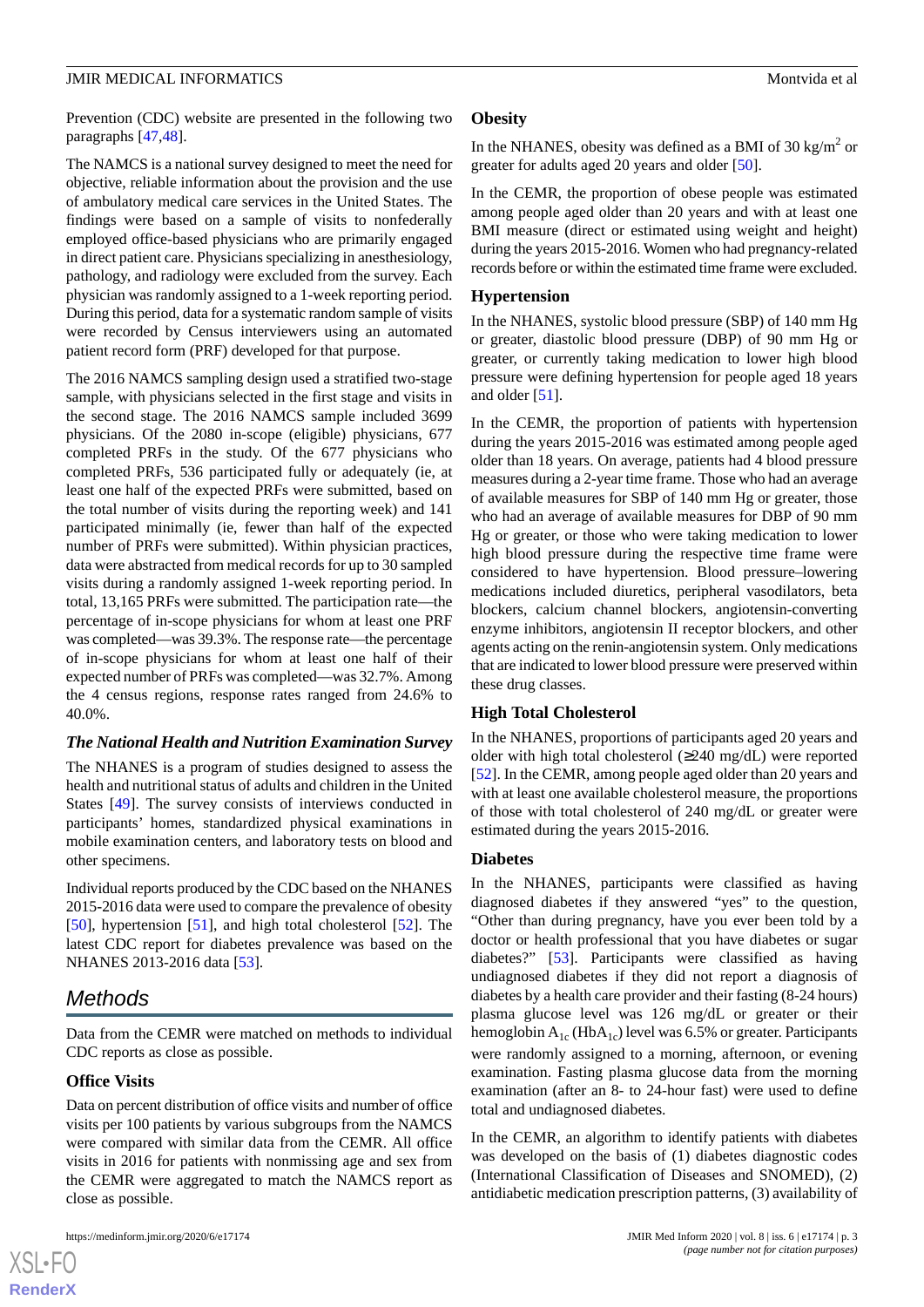2 measurements of  $HbA_{1c}$  level of 6.5% or greater or fasting blood glucose level of 126 mg/dL or greater or random blood glucose level of 200 mg/dL or greater within 1 year, and (4) keyword searching procedures for diabetic-related terms from the clinical notes of every patient. The algorithm was developed on the basis of clinical guidelines and machine learning suggestions described by Adjah et al [[54\]](#page-10-16) for a database from the United Kingdom. Patients who were prescribed metformin for polycystic ovary syndrome were detected and excluded. In the case of nondefinite diabetes subtype, a patient's age and insulin and noninsulin prescription patterns were used to distinguish subtypes. The off-label use of antidiabetic drugs was not explored. For analyses in this study, patients with prediabetes and gestational diabetes were excluded. The proportion of patients with coded and noncoded diabetes was estimated among adults aged 20 years and older and who were active in the CEMR during the years 2013-2016.

### **Statistical Methods**

Proportional distributions between the CEMR and the NAMCS and NHANES were compared using the chi-square test, where appropriate. Office visit estimates in the NAMCS report are based on sample data weighted to produce annual national estimates and include SEs. All estimates in the NHANES reports were age adjusted using the 2000 US Census population. For the NAMCS and the NHANES estimates, 95% CIs were calculated using the available SE estimates from the reports.

Crude estimates from the CEMR data were calculated and presented in this study, 95% CI for percentages were calculated based on binomial distribution assumption, and 95% CIs for number of visits per 100 persons per year were calculated assuming a Poisson distribution.

Statistical equivalence for the pairwise comparisons of proportional distributions, where appropriate, was evaluated using the two one-sided test (TOST) of equivalence [[55](#page-10-17)[,56](#page-10-18)] with a  $\pm 2.5$ ,  $\pm 5$ , and  $\pm 7.5$  percentage point equivalence margins. Using population summary statistics on mean, SD, and total number of office visits, the TOST procedure available in SAS 9.4 (SAS Institute Inc) was employed.

# *Results*

# **Office Visits**

The NAMCS estimated 883,725,000 office visits in the United States in 2016. In the CEMR, 29,207,860 office visits in 2016 occurred for patients with nonmissing age and sex. In the NAMCS and the CEMR, sex distribution was similar (equivalent at 2.5 percentage point margin), where 58.0% (95% CI 56.2-59.8) and 59.8% (95% CI 59.8-59.8) of all visits were by females ([Table 1\)](#page-4-0). The number of visits per 100 females per year was similar in the NAMCS and the CEMR: 315.0 (95% CI 291.5-338.5) versus 294.6 (95% CI 294.5-294.8), whereas the number of visits per 100 males per year was lower in the NAMCS compared with the CEMR: 239.0 (220.6-257.4) versus 270.8 (270.6-270.9).

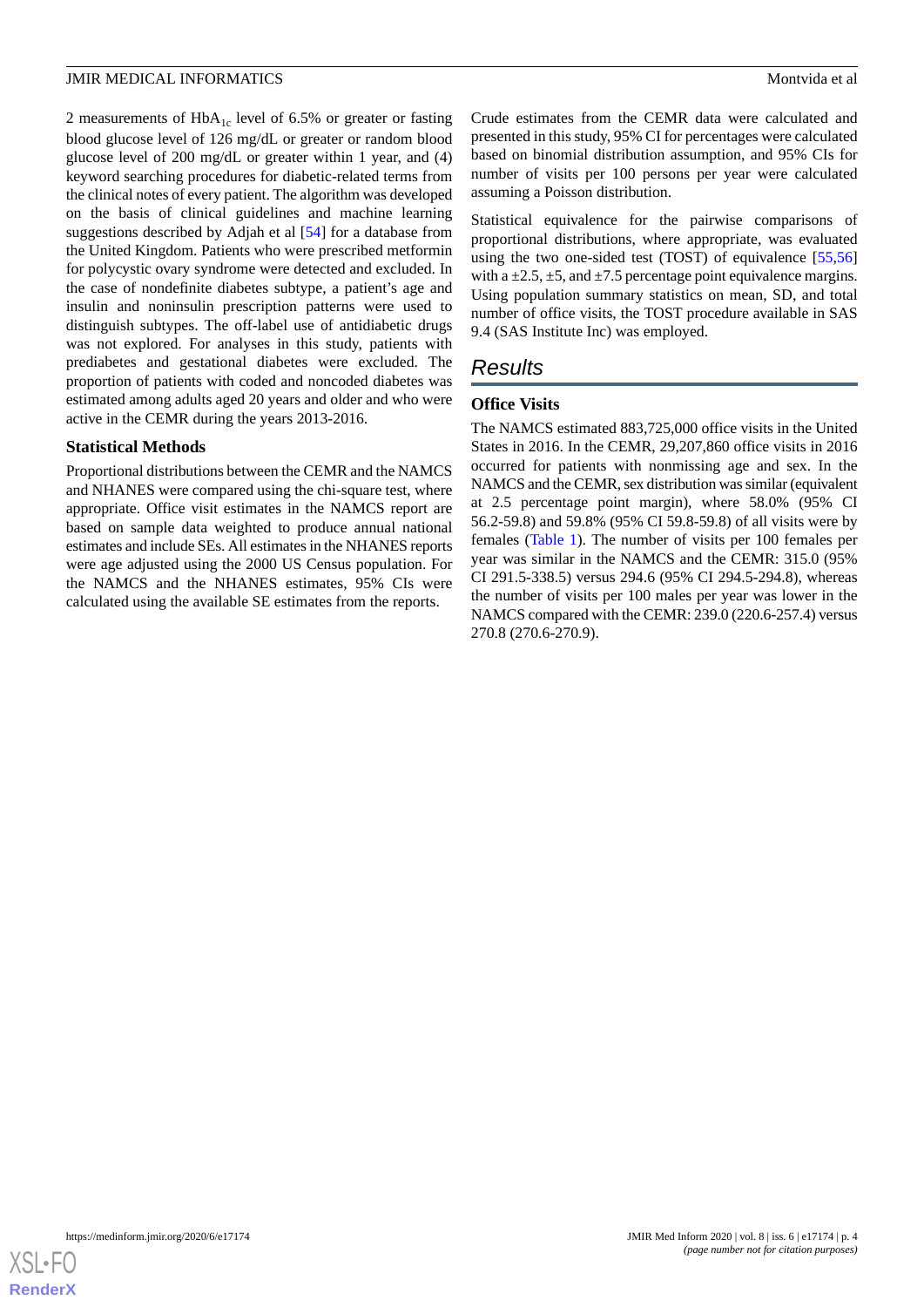<span id="page-4-0"></span>Table 1. Patient characteristics at office visits (National Ambulatory Medical Care Surveys estimated visits, N=883,725,000 and Centricity Electronic Medical Record total visits, N=29,207,860).

| Characteristics <sup>a</sup>          |                                  | National Ambulatory Medical Care Surveys 2016         | Centricity Electronic Medical Record 2016 |                                                       |  |
|---------------------------------------|----------------------------------|-------------------------------------------------------|-------------------------------------------|-------------------------------------------------------|--|
|                                       | Percent distribution<br>(95% CI) | Number of visits per 100 persons<br>per year (95% CI) | Percent distribution<br>(95% CI)          | Number of visits per 100 persons<br>per year (95% CI) |  |
| All visits                            | $100(N/A)^{b}$                   | 277.9 (259.3-296.5)                                   | 100 (N/A)                                 | 284.6 (284.4-284.7)                                   |  |
| Age (years)                           |                                  |                                                       |                                           |                                                       |  |
| <15                                   | 17.7 (14.6-20.8)                 | 257.4 (205.5-309.3)                                   | 11.2 $(11.2 - 11.2)^c$                    | 276.5 (276.2-276.8)                                   |  |
| 15-24                                 | $7.4(6.6-8.2)$                   | 153.0 (132.6-173.4)                                   | $7.5(7.4-7.5)$                            | 244.8 (244.5-245.1)                                   |  |
| 25-44                                 | $19.3(17.5-21.1)$                | 205.4 (184.4-226.4)                                   | $20.0(20.0-20.0)$                         | 272.1 (271.9-272.4)                                   |  |
| 45-64                                 | 28.5 (26.7-30.3)                 | 301.9 (275.0-328.8)                                   | 30.9 (30.9-31.0)                          | 280.3 (280.1-280.4)                                   |  |
| 65-74                                 | $15.0(13.8-16.2)$                | 465.2 (419.7-510.7)                                   | $16.3(16.3-16.3)$                         | 303.3 (303.1-303.6)                                   |  |
| $\geq$ 75                             | $12.1(10.9-13.3)$                | 546.8 (491.3-602.3)                                   | $14.1(14.1-14.1)$                         | 329.1 (328.8-329.4)                                   |  |
| Female                                |                                  |                                                       |                                           |                                                       |  |
| Total                                 | 58.0 (56.2-59.8)                 | 315.0 (291.5-338.5)                                   | 59.8 (59.8-59.8)                          | 294.6 (294.5-294.8)                                   |  |
| $<15\,$                               | $8.4(6.6-10.2)$                  | 247.7 (186.9-308.5)                                   | 5.4 $(5.3-5.4)^d$                         | 274.4 (274.0-274.8)                                   |  |
| 15-24                                 | $4.6(3.8-5.4)$                   | 194.4 (160.9-227.9)                                   | $4.9(4.9-4.9)$                            | 267.3 (266.8-267.7)                                   |  |
| 25-44                                 | 13.4 (12.0-14.8)                 | 281.8 (249.1-314.5)                                   | 13.8 (13.8-13.8)                          | 293.8 (293.5-294.0)                                   |  |
| 45-64                                 | $16.4(15.0-17.8)$                | 337.2 (303.1-371.3)                                   | 18.2 (18.2-18.2)                          | 286.5 (286.3-286.8)                                   |  |
| 65-74                                 | $8.0(7.2-8.8)$                   | 467.9 (415.6-520.2)                                   | $9.2(9.2-9.2)$                            | 310.0 (309.6-310.4)                                   |  |
| $\geq 75$                             | $7.1(6.3-7.9)$                   | 549.9 (484.2-615.6)                                   | $8.3(8.2-8.3)$                            | 335.2 (334.8-335.6)                                   |  |
| Male                                  |                                  |                                                       |                                           |                                                       |  |
| Total                                 | 42.0 (40.2-43.8)                 | 239.0 (220.6-257.4)                                   | $40.2(40.2-40.2)$                         | 270.8 (270.6-270.9)                                   |  |
| $<15\,$                               | $9.4(7.8-11.0)$                  | 266.7 (216.3-317.1)                                   | 5.9 $(5.8-5.9)^d$                         | 278.5 (278.1-278.9)                                   |  |
| 15-24                                 | $2.7(2.3-3.1)$                   | 112.3 (93.9-130.7)                                    | $2.5(2.5-2.5)$                            | 210.0 (209.5-210.5)                                   |  |
| 25-44                                 | $5.9(5.1-6.7)$                   | $126.9(108.7-145.1)$                                  | $6.2(6.2-6.2)$                            | 233.6 (233.3-233.9)                                   |  |
| 45-64                                 | $12.1(10.9-13.3)$                | 264.4 (234.4-294.4)                                   | $12.7(12.7-12.7)$                         | 271.7 (271.5-272.0)                                   |  |
| 65-74                                 | $6.9(6.1-7.7)$                   | 462.2 (410.1-514.3)                                   | $7.1(7.1-7.1)$                            | 295.1 (294.7-295.5)                                   |  |
| $\geq$ 75                             | $5(4.4-5.6)$                     | 542.4 (479.5-605.3)                                   | $5.9(5.9-5.9)$                            | 320.8 (320.4-321.3)                                   |  |
| <b>Ethnicity</b>                      |                                  |                                                       |                                           |                                                       |  |
| White                                 | 83.8 (82.0-85.6)                 | 302.3 (281.1-323.5)                                   | 85.7 (85.7-85.7)                          | 289.7 (289.6-289.8)                                   |  |
| <b>Black or African Amer-</b><br>ican | $10.6(9.2-12.0)$                 | 224.3 (192.2-256.4)                                   | $10.7(10.7-10.7)$                         | 293.7 (293.3-294.0)                                   |  |
| Other race                            | $5.6(4.4-6.8)$                   | 158.1 (123.8-192.4)                                   | $3.6(3.6-3.6)$                            | 272.7 (272.2-273.3)                                   |  |
| Geographic region                     |                                  |                                                       |                                           |                                                       |  |
| Northeast                             | $20.8(18.1-23.5)$                | 332.0 (285.4-378.6)                                   | $21.7(21.7-21.7)$                         | 292.0 (291.8-292.3)                                   |  |
| Midwest                               | 21.2 (18.5-23.9)                 | 279.6 (242.8-316.4)                                   | 16.3 $(16.3 - 16.4)^d$                    | 286.4 (286.1-286.6)                                   |  |
| South                                 | 36 (32.5-39.5)                   | 264.7 (229.8-299.6)                                   | 43.1 $(43.1 - 43.2)^c$                    | 281.7 (281.5-281.8)                                   |  |
| West                                  | 22 (19.3-24.7)                   | 257.6 (221.7-293.5)                                   | 18.8 $(18.8 - 18.8)^d$                    | 283.4 (283.2-283.7)                                   |  |

<sup>a</sup>Pairwise comparisons for the equivalence of percent distributions between National Ambulatory Medical Care Surveys and Centricity Electronic Medical Record were conducted using the two one-sided test. The unmarked categories were all equivalent at a 2.5 percentage point margin.

<sup>b</sup>N/A: not applicable.

[XSL](http://www.w3.org/Style/XSL)•FO **[RenderX](http://www.renderx.com/)**

 $\textdegree$ Not equivalent at both 2.5 and 5.0 percentage point margins.

<sup>d</sup>Not equivalent at 2.5 percentage point margin.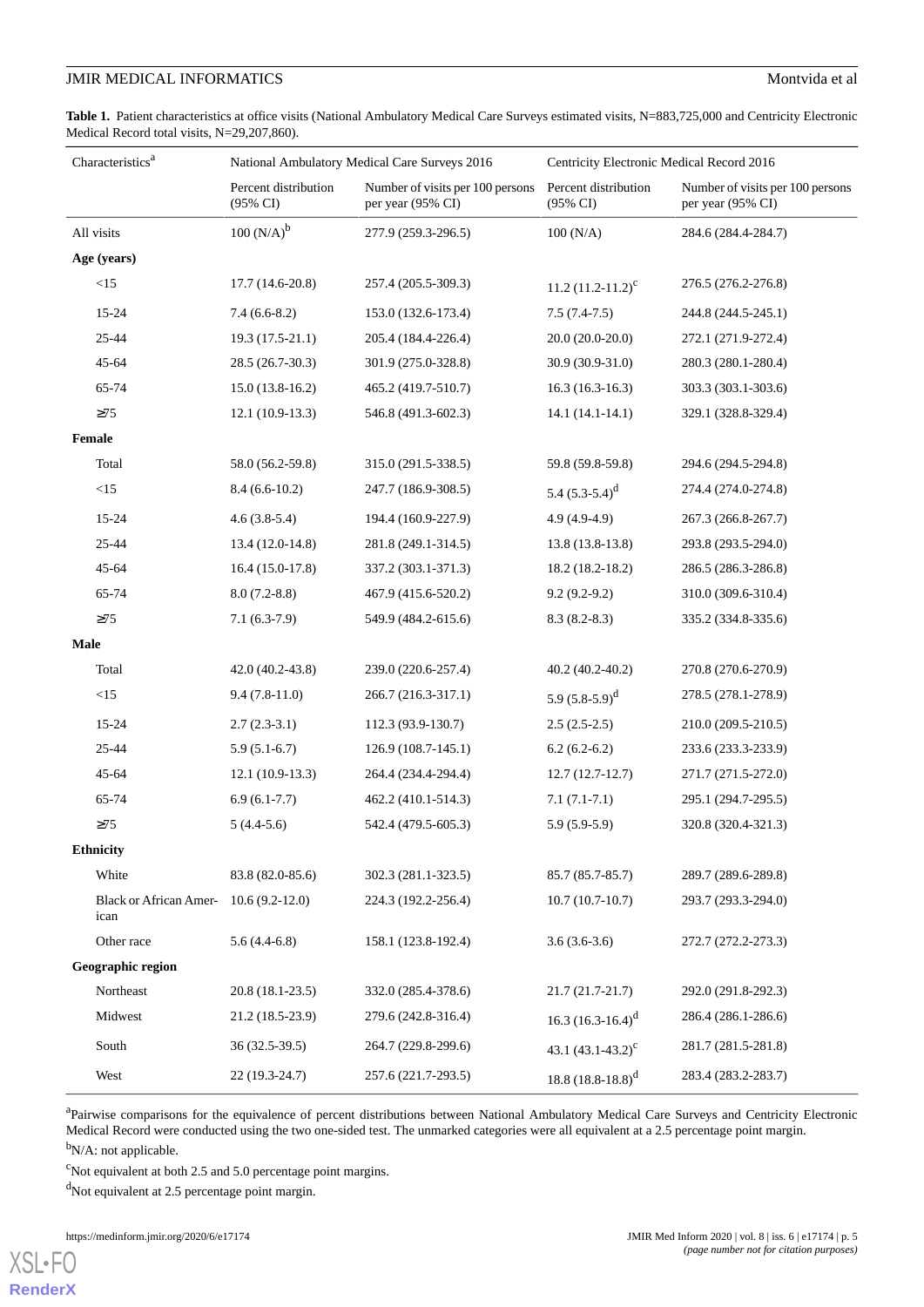Looking into office visits' percent distribution by age, it was similar between data sources (*P*=.22 for overall and *P*=.23 by age and sex). The CEMR contains fewer visits by younger patients: the age group <15 years did not reach equivalence at the 5 percentage point equivalence margin for overall comparison and was not equivalent at the 2.5 percentage point margin in comparisons by sex. Age groups of 15-24/25-44 years were equally likely to have a visit with proportions of 7.4% (95% CI 6.6-8.2)/19.3% (95% CI 17.5-21.1) and 7.5% (95% CI 7.4-7.5)/20.0% (95% CI 20.0-20.0) in the NAMCS and the CEMR, respectively. Overall, there were 277.9 (95% CI 259.3-296.5) and 284.6 (95% CI 284.4-284.7) office visits per 100 persons in 2016 in the NAMCS and the CEMR, respectively. Younger patients had similar numbers of visits per year per 100 persons: 257.4 (95% CI 205.5-309.3) and 276.5 (95% CI 276.2-276.8) in the NAMCS and the CEMR, respectively; middle age groups (15-44 years) had significantly fewer visits in the NAMCS; and patients older than 65 years had significantly more visits in the NAMCS compared with the CEMR (*P*<.05).

The overall ethnicity distribution was similar between the NAMCS and CEMR groups (*P*=.20). The proportion of visits by white among all visits were similar in the CEMR (85.7% [95% CI 85.7-85.7]) and NAMCS (83.8% [95% CI 82.0-85.6]; equivalent at 2.5 percentage point margin). The number of visits per 100 persons per year was also similar: CEMR, 289.7 (95% CI 289.6-289.8); and NAMCS, 302.3 (95% CI 281.1-323.5). Although the share of office visits by black or African Americans was similar in both data sources (11%, equivalent at 2.5 percentage point margin), there were significantly fewer office visits per 100 persons per year in NAMCS compared with CEMR in this ethnic group: 224.3 (95% CI 192.2-256.4) versus 293.7 (95% CI 293.3-294.0); *P*<.05.

The geographical distribution of office locations in the CEMR and the NAMCS was similar [\(Table 1](#page-4-0); *P*=.23), with underrepresented Midwest and West (not equivalent at 2.5 percentage point margin) and overrepresented South in the CEMR compared with the NAMCS (not equivalent at 5 percentage point margin).

## **Prevalence of Chronic Conditions**

#### *Obesity*

Compared with the NHANES 2015-2016 report, the total obesity prevalence in adults was similar: 39.6% (95% CI 36.5-42.7) in the NHANES and 42.1% (95% CI 42.0-42.1) in the CEMR ([Table 2](#page-6-0); equivalent at 2.5 percentage point margin). Subgroup analyses revealed a lower proportion of obese males in the NHANES compared with the CEMR: 37.9% (95% CI 33.4-42.4) versus 42.7% (95% CI 42.7-42.8; not equivalent at 2.5 percentage point margin, equivalent at 5 percentage point margin), with the poorest agreement between males aged 40 to 59 years (not equivalent at 7.5 percentage point margin).

### *Hypertension*

During the years 2015-2016, hypertension prevalence in adults was higher in the CEMR than in the NHANES: 33.5% (95% CI 33.5-33.5) versus 29.0% (95% CI 27.0-31.0; [Table 2;](#page-6-0) not equivalent at 2.5 percentage point margin and equivalent at 5 percentage point margin). However, in the CEMR, the prevalence was significantly lower for older patients (aged 60+ years), not equivalent at 7.5 percentage point margin.

## *High Total Cholesterol*

The proportions of adults with high total cholesterol were similar across the NHANES and the CEMR, with a total of 12.4% ([Table 2\)](#page-6-0). Although the 95% CI of the proportion of males with high total cholesterol indicated a significant difference between the NHANES (95% CI 9.6%-13.2%) and the CEMR (95% CI 9.3%-9.3%), the proportions appeared to be equivalent at 2.5 percentage point margin based on the TOST.

## *Diabetes*

In the NHANES, the proportion of adults with diabetes during the years 2013-2016 was reported to be 14.0% (95% CI 12.8-15.2); among them, 9.7% (95% CI 8.7%-10.7%) were diagnosed and 4.3% (95% CI 3.5%-5.1%) were undiagnosed ([Table 3\)](#page-6-1). In the CEMR, 10.1% of adults were estimated to have diabetes, 8.1% of adults had a diagnostic code, and 2% of adults were without (false negatives). Comparing total diabetes estimates in the CEMR with *diagnosed* in the NHANES, the total and by gender prevalence was similar in both data sources (equivalent at 2.5 percentage point margin), and there were fewer seniors (aged 60+ years) with estimated diabetes in the CEMR compared with the NHANES: 16.4% (95% CI 16.4-16.4) versus 21.0% (95% CI 18.5-23.5; not equivalent at 2.5 percentage point margin and equivalent at 5 percentage point margin).

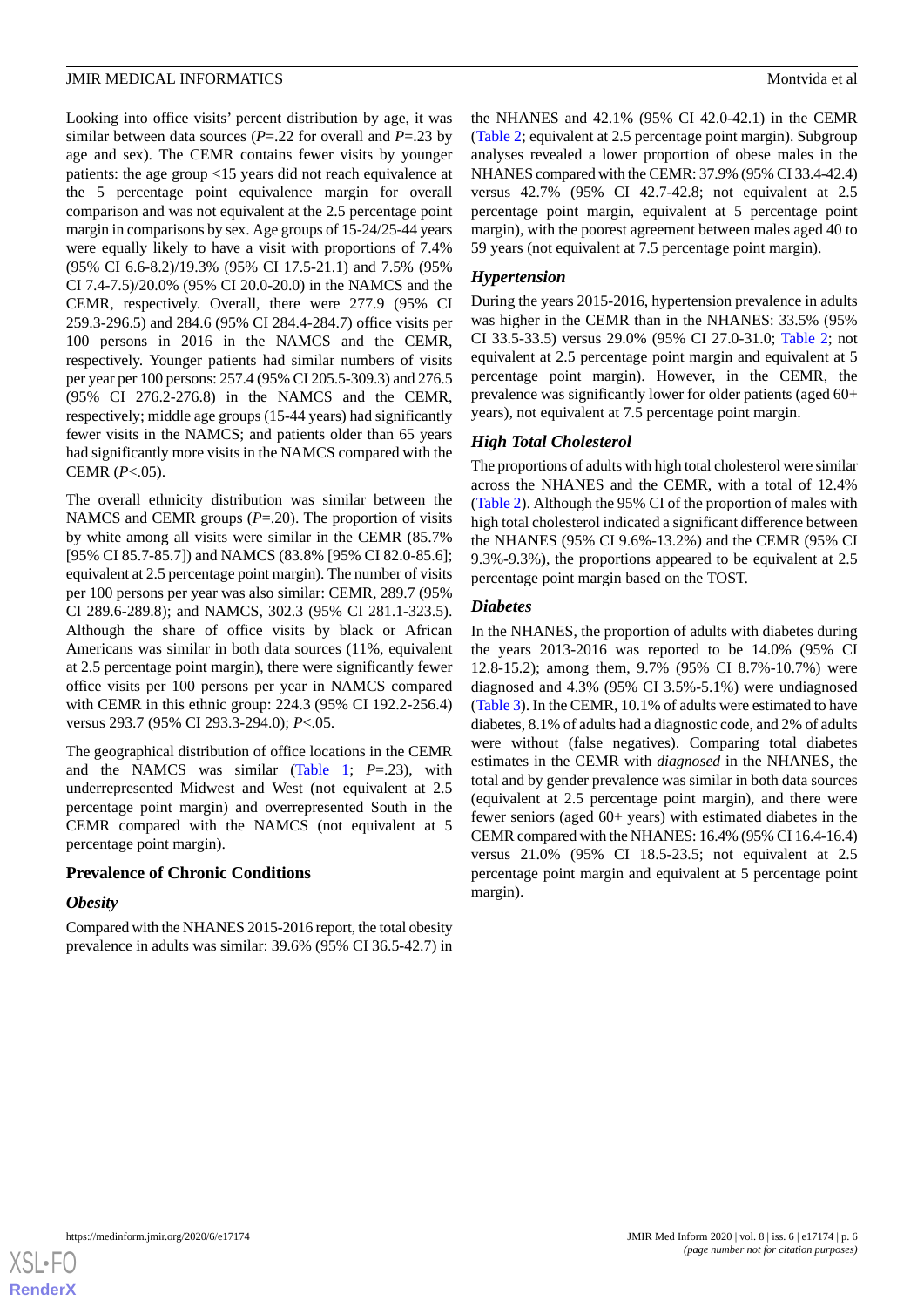<span id="page-6-0"></span>

|                 |  | Table 2. Prevalence of chronic conditions in adult populations in the National Health and Nutrition Examination Surveys and the Centricity Electronic |  |  |
|-----------------|--|-------------------------------------------------------------------------------------------------------------------------------------------------------|--|--|
| Medical Record. |  |                                                                                                                                                       |  |  |

| Characteristics <sup>a</sup>  | National Health and Nutrition Examination Surveys 2015- Centricity Electronic Medical Record 2015-2016<br>2016 |                    |                      |                                 |                             |                       |
|-------------------------------|----------------------------------------------------------------------------------------------------------------|--------------------|----------------------|---------------------------------|-----------------------------|-----------------------|
|                               | Total, % (95%<br>CI                                                                                            | Male, % (95%<br>CI | Female, % (95%<br>CI | Total, % (95%<br>CI             | Male, % (95%<br>CI          | Female, % (95% CI)    |
| <b>Obesity</b>                |                                                                                                                |                    |                      |                                 |                             |                       |
| All adults                    | 39.6 (36.5-42.7)                                                                                               | 37.9 (33.4-42.4)   | 41.1 (38.0-44.2)     | 42.1 (42.0-42.1)                | 42.7 (42.7-<br>$(42.8)^{b}$ | $41.5(41.5-41.6)$     |
| Adults aged 20-39 years       | 35.7 (32.0-39.4)                                                                                               | 34.8 (29.3-40.3)   | $36.5(33.4-39.6)$    | 34.8 (34.8-34.8)                | 34.5 (34.5-34.6)            | $35.0(35.0-35.0)$     |
| Adults aged 40-59 years       | 42.8 (37.7-47.9)                                                                                               | $40.8(35.1-46.5)$  | 44.7 (38.6-50.8)     | 47.9 (47.9-<br>$(47.9)^{c}$     | 49.4 (49.4-<br>$(49.5)^d$   | $46.7(46.7-46.7)$     |
| Adults aged 60+ years         | $41.0(37.3-44.7)$                                                                                              | 38.5 (35.0-42.0)   | 43.1 (37.6-48.6)     | 41.2 (41.2-41.2)                | 41.6 (41.6-<br>$(41.6)^{b}$ | 40.9 (40.9-40.9)      |
| Hypertension                  |                                                                                                                |                    |                      |                                 |                             |                       |
| All adults                    | 29.0 (27.0-31.0)                                                                                               | $30.2(27.5-32.9)$  | $27.7(25.7-29.7)$    | 33.5 (33.5-<br>$(33.5)^{b}$     | 36.1 (36.0-<br>$36.1)^{c}$  | $31.6(31.6-31.7)^{b}$ |
| Adults aged 20-39 years       | $7.5(5.5-9.5)$                                                                                                 | $9.2(6.5-11.9)$    | $5.6(3.4-7.8)$       | $9.6(9.6-9.6)$                  | $11.3(11.2-11.3)$           | $8.6(8.6-8.6)^b$      |
| Adults aged 40-59 years       | 33.2 (29.9-36.5)                                                                                               | 37.2 (31.5-42.9)   | 29.4 (25.5-33.3)     | 30.6 (30.6-<br>$(30.7)^{b}$     | 33.4 (33.4-<br>$(33.5)^{b}$ | 28.6 (28.5-28.6)      |
| Adults aged $60+$ years       | 63.1 (59.0-67.2)                                                                                               | 58.5 (54.2-62.8)   | 66.8 (61.7-71.9)     | 52.2 (52.2-<br>$(52.2)^d$       | 53.4 (53.4-<br>$(53.4)^d$   | 51.3 $(51.3-51.3)^d$  |
| <b>High total cholesterol</b> |                                                                                                                |                    |                      |                                 |                             |                       |
| All adults                    | $12.4(10.7-14.1)$                                                                                              | $11.4(9.6-13.2)$   | $13.2(11.0-15.4)$    | $12.4(12.3-12.4)$               | $9.3(9.3-9.3)$              | 14.8 (14.8-14.8)      |
| Adults aged 20-39 years       | $7.9(6.4-9.4)$                                                                                                 | $9.1(7.2-11.0)$    | $6.7(4.2-9.2)$       | $7.4(7.3-7.4)$                  | $9.5(9.5-9.5)$              | $5.8(5.8-5.9)$        |
| Adults aged 40-59 years       | $17.1(14.1-20.1)$                                                                                              | $16.5(12.8-20.2)$  | $17.7(14.9-20.5)$    | $15.1(15.1-15.1)$               | 12.9 (12.9-<br>$(12.9)^{b}$ | $17.0(17.0-17.0)$     |
| Adults aged $60+$ years       | $12.5(11.1-13.9)$                                                                                              | $6.9(4.3-9.5)$     | $17.2(14.4-20.0)$    | $11.9(11.9-11.9)$ 6.1 (6.1-6.1) |                             | $16.6(16.6-16.6)$     |

<sup>a</sup>Pairwise comparisons for the equivalence of percent distributions between National Ambulatory Medical Care Surveys and the Centricity Electronic Medical Record were conducted using the two one-sided test. The unmarked categories were all equivalent at a 2.5 percentage point margin.

<span id="page-6-1"></span><sup>b</sup>Not equivalent at 2.5 percentage point margins.

 $c$ Not equivalent at 5.0 percentage point margins.

<sup>d</sup>Not equivalent at 7.5 percentage point margins.

**Table 3.** The prevalence of diabetes in adult populations.

| Characteristics            |                       | National Health and Nutrition Examination Surveys 2013-2016 |                             | Centricity Electronic Medical Record 2013-2016 |                       |                                    |
|----------------------------|-----------------------|-------------------------------------------------------------|-----------------------------|------------------------------------------------|-----------------------|------------------------------------|
|                            | Total, % (95%)<br>CI) | Diagnosed, % (95%)<br>CI)                                   | Undiagnosed, % (95%)<br>CI) | Total, % (95%)<br>CI)                          | Coded, % (95%)<br>CI) | Noncoded, %<br>$(95\% \text{ CI})$ |
| All                        | $14.0(12.8-15.2)$     | $9.7(8.7-10.7)$                                             | $4.3(3.5-5.1)$              | $10.1(10.1-10.1)$                              | $8.1(8.1-8.1)$        | $2.0(2.0-2.0)$                     |
| Men                        | $15.9(14.1-17.7)$     | $10.8(9.1-12.5)$                                            | $5.1(3.7-6.5)$              | $11.5(11.5-11.5)$                              | $9.2(9.2-9.2)$        | $1.8(1.8-1.8)$                     |
| Women                      | $12.2(10.7-13.7)$     | $8.8(7.5-10.1)$                                             | $3.4(2.6-4.2)$              | $9.1(9.1-9.1)$                                 | $7.3(7.3-7.3)$        | $2.3(2.3-2.3)$                     |
| Adults aged 20-39<br>years | $3.5(2.2-4.8)$        | $1.8(1.1-2.5)$                                              | $1.7(0.9-2.5)$              | $2.5(2.5-2.5)$                                 | $2.1(2.1-2.1)$        | $0.4(0.4-0.4)$                     |
| Adults aged 40-59<br>years | $16.3(13.9-18.7)$     | $11.1(9.1-13.1)$                                            | $5.2(3.6-6.8)$              | $9.4(9.4-9.4)$                                 | $7.7(7.7-7.7)$        | $1.7(1.7-1.7)$                     |
| Adults aged $60+$ years    | $28.2(25.3-31.1)$     | $21.0(18.5-23.5)$                                           | $7.2(5.7-8.7)$              | $16.4(16.4-16.5)$                              | $12.9(12.9-12.9)$     | $3.5(3.5-3.5)$                     |



**[RenderX](http://www.renderx.com/)**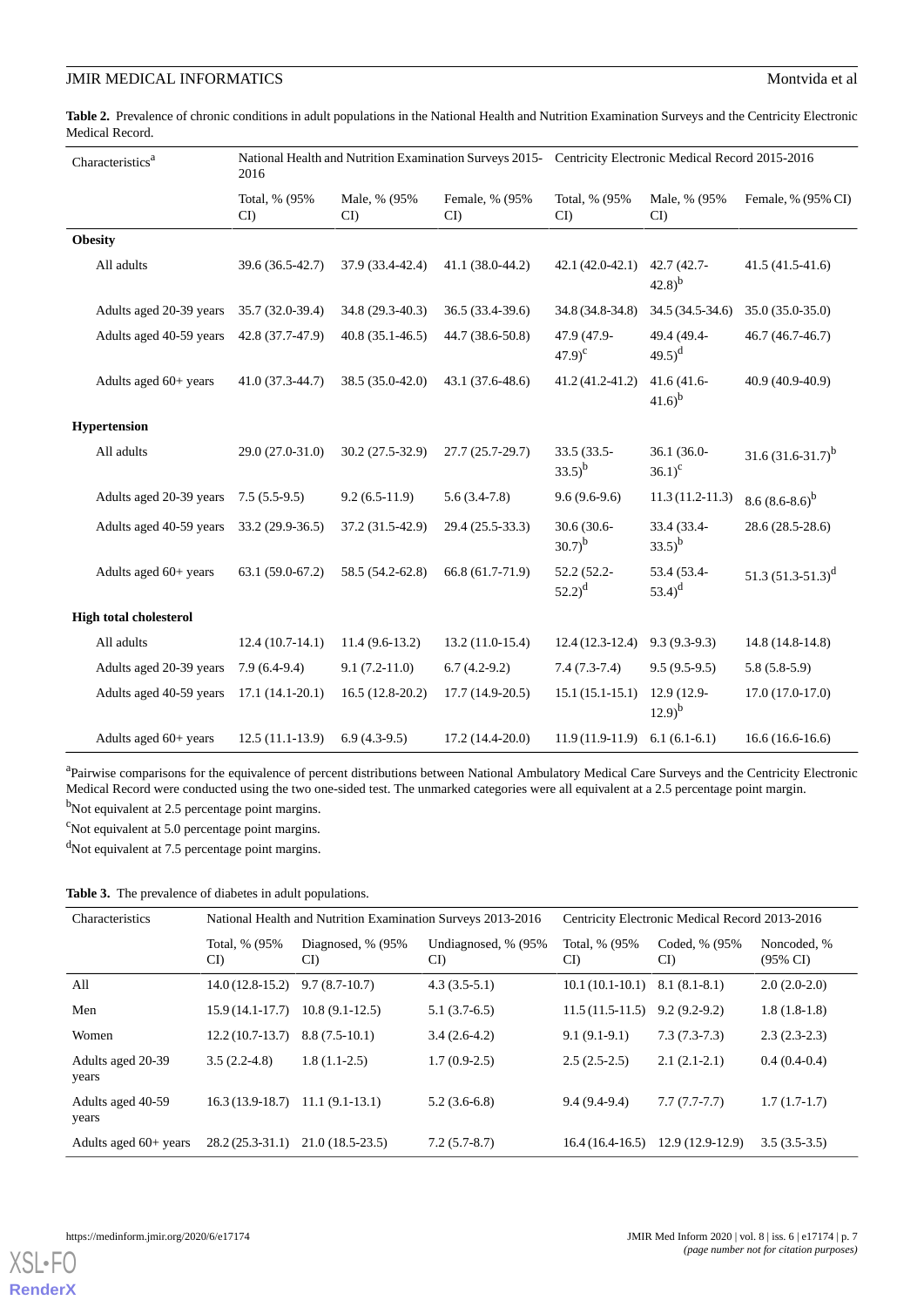# *Discussion*

# **Principal Findings**

In this study, we compared the CEMR ambulatory and primary care database with federal reports based on the NAMCS and the NHANES. Although the CEMR and the CDC reports may not be directly compared because of the differences in the data collection nature and methodologies applied, in this study, we have observed that the CEMR is a good source of population health research with regard to cardiometabolic conditions. Specifically, we observed that (1) on average, there were 3 office visits per patient per year in both the NAMCS and the CEMR; (2) the distribution of age at office visits in the CEMR is biased toward older population; (3) although the proportional share of all visits by males and females were similar, females/males had more/fewer visits in the NAMCS, compared with the CEMR; (4) the distribution of office visits were similar for ethnic groups; (5) West regions are underrepresented and South region is overrepresented in the CEMR compared with the NAMCS; (6) compared with the CDC reports based on the NHANES data, the prevalence of obesity and high total cholesterol is similar in the CEMR, whereas hypertension prevalence is 5% higher; and (7) the prevalence of diabetes in the CEMR reflects the diagnosed US population well.

A decade ago, Crawford et al [[45\]](#page-10-6) compared CEMR's office visits during the year 2005 with the NAMCS report. Crawford et al [\[45](#page-10-6)] reported that the CEMR had higher proportions of visits by younger patients and by females, compared with the NAMCS. Maintaining similar methods, we observed a reversed trend in age and no difference in the distribution of visits by gender. The overall prevalence in adults with obesity, high cholesterol, and diabetes was similar between the CEMR and the NHANES reports, and the proportion of those with hypertension was higher in the CEMR than in the NHANES. A possible explanation for this result is the ability to track longitudinal information in EMRs, which is especially prominent in chronic conditions. This feature of EMRs provides exceptional opportunities in terms of extending and modifying the classical epidemiologic theory [[57\]](#page-11-0).

Closed systems in the West (the Kaiser Permanente [\[58](#page-11-1)]) may explain the finding of lower rates for office visits in the West region in the CEMR. Although the CDC reports were adjusted and weighted with the US Census data, CEMR's crude prevalence estimates of chronic conditions reported in this study are thus biased by geographic regions. This issue should be

carefully taken care of in future population health research based on the CEMR data.

## **Strengths and Limitations**

As with any survey, the results in the NAMCS and the NHANES are subject to sampling and nonsampling errors. Nonsampling errors include reporting and processing errors as well as biases because of nonresponse and incomplete response. In the NAMCS, ethnicity data were missing for 25% of visits [\[47](#page-10-9),[48\]](#page-10-10), whereas in the CEMR, unknown race accounted for only 9% of visits.

It is important to highlight that the population that seeks medical care is biased from the general population, and healthy individuals will be underrepresented in any EMR database. For this reason, rather than comparing the CEMR with US Census data, we compared the demographics at the time of office visits in the CEMR with the NAMCS, which is carefully weighted and adjusted for the US population. Although a significant subset of CEMR users is participating in the Medical Quality Improvement Consortium, the CEMR research database is biased toward these practices. The participation and response rates in the NAMCS of less than 40% also introduce a selection bias, although the NAMCS estimates were corrected [\[47](#page-10-9),[48\]](#page-10-10).

The limitations of this study include the nonavailability of provider specialty and insurance data in the CEMR for deeper comparisons with the NAMCS. Certain specialties might adopt EMRs at a slower rate, and insured individuals might be overrepresented in commercial databases, compared with the general population. Owing to large cohort sizes in the CEMR, reported CIs are very narrow, and we believe they do not reflect meaningful differences. Adopting TOST with 2.5, 5.0, and 7.5 percentage point equivalence margins for data comparison provides another overview of the equivalence of data sources. As mentioned earlier, CEMR and survey methods are not directly comparable, and we have done our best to match the data as closely as possible. The cardiometabolic prevalence estimates should be interpreted carefully, in the light of methodological and regional differences. However, we believe that the results of this study demonstrate the ability of the CEMR to reflect population health quite well.

## **Conclusions**

To conclude, epidemiological and population health findings based on the CEMR database might reflect trends in the general US population; however, the possible region, age, and gender biases presented in this study should be treated and interpreted carefully.

## **Acknowledgments**

Melbourne EpiCentre gratefully acknowledges the support from the National Health and Medical Research Council and the Australian Government's National Collaborative Research Infrastructure Strategy initiative through Therapeutic Innovation Australia.

## **Authors' Contributions**

OM and SP were responsible for the primary design of the study. OM and JD conducted the data extraction and analyses. The manuscript was developed by OM and SP. SP had full access to all the data in the study and takes responsibility for the integrity of the data and the accuracy of the data analysis. No separate funding was obtained for this study.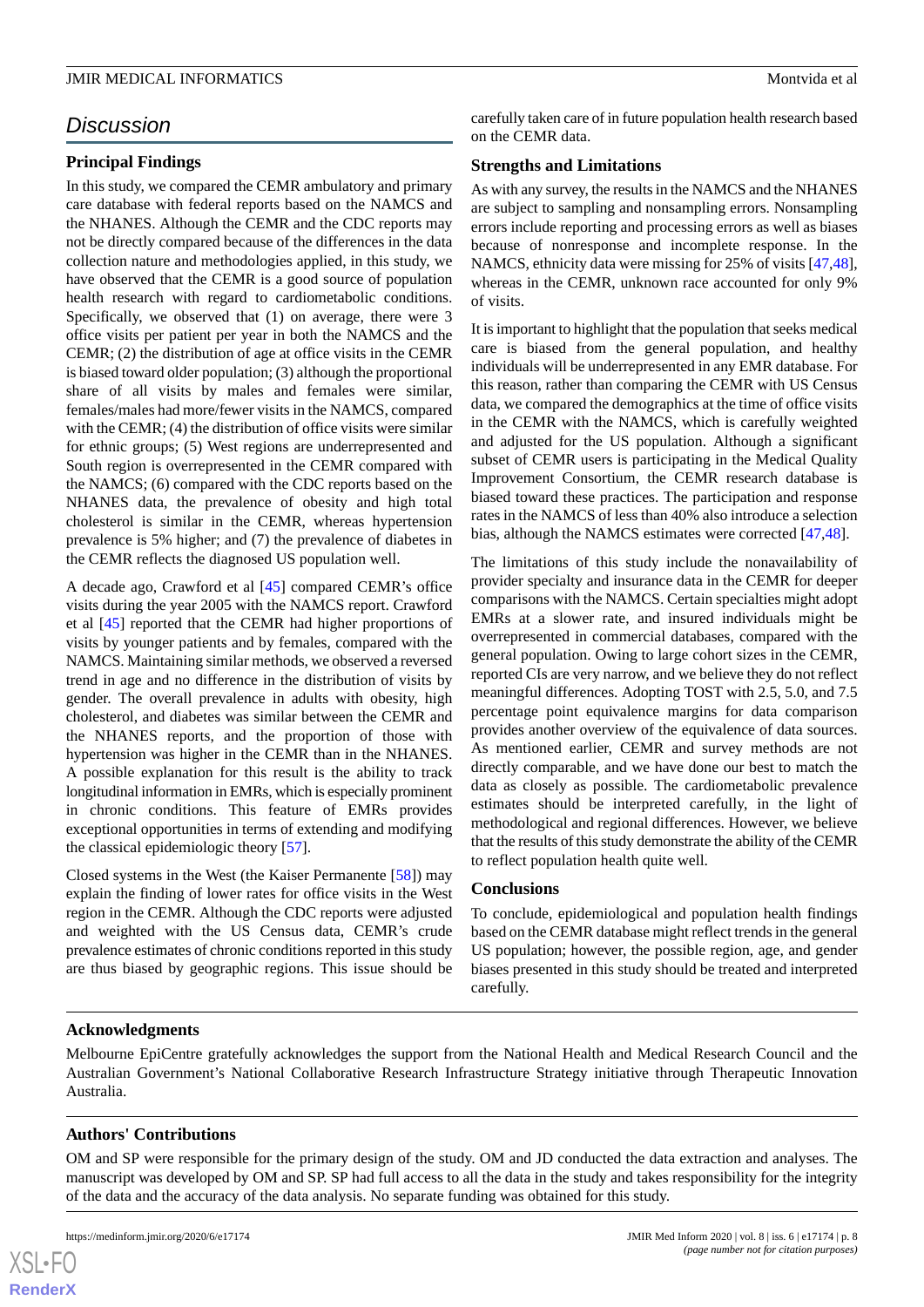# **Conflicts of Interest**

SP has acted as a consultant and/or speaker for Novartis, GI Dynamics, Roche, AstraZeneca, Guangzhou Zhongyi Pharmaceutical, and Amylin Pharmaceuticals LLC. He has received grants from the investigator and investigator-initiated clinical studies from Merck, Novo Nordisk, AstraZeneca, Hospira, Amylin Pharmaceuticals, Sanofi-Avensis, and Pfizer. OM and JD declare no competing interests.

# <span id="page-8-0"></span>**References**

- 1. Hemingway H, Asselbergs FW, Danesh J, Dobson R, Maniadakis N, Maggioni A, Innovative Medicines Initiative 2nd Programme, Big Data for Better Outcomes, BigData@Heart Consortium of 20 Academic and Industry Partners including ESC. Big data from electronic health records for early and late translational cardiovascular research: challenges and potential. Eur Heart J 2018 Apr 21;39(16):1481-1495 [\[FREE Full text\]](http://europepmc.org/abstract/MED/29370377) [doi: [10.1093/eurheartj/ehx487](http://dx.doi.org/10.1093/eurheartj/ehx487)] [Medline: [29370377\]](http://www.ncbi.nlm.nih.gov/entrez/query.fcgi?cmd=Retrieve&db=PubMed&list_uids=29370377&dopt=Abstract)
- 2. Birkhead GS. Successes and continued challenges of electronic health records for chronic disease surveillance. Am J Public Health 2017 Sep;107(9):1365-1367. [doi: [10.2105/AJPH.2017.303938](http://dx.doi.org/10.2105/AJPH.2017.303938)] [Medline: [28787206](http://www.ncbi.nlm.nih.gov/entrez/query.fcgi?cmd=Retrieve&db=PubMed&list_uids=28787206&dopt=Abstract)]
- 3. Rassen JA, Bartels DB, Schneeweiss S, Patrick AR, Murk W. Measuring prevalence and incidence of chronic conditions in claims and electronic health record databases. Clin Epidemiol 2019;11:1-15 [\[FREE Full text\]](https://dx.doi.org/10.2147/CLEP.S181242) [doi: [10.2147/CLEP.S181242\]](http://dx.doi.org/10.2147/CLEP.S181242) [Medline: [30588119](http://www.ncbi.nlm.nih.gov/entrez/query.fcgi?cmd=Retrieve&db=PubMed&list_uids=30588119&dopt=Abstract)]
- 4. Birkhead GS, Klompas M, Shah NR. Uses of electronic health records for public health surveillance to advance public health. Annu Rev Public Health 2015 Mar 18;36:345-359. [doi: [10.1146/annurev-publhealth-031914-122747\]](http://dx.doi.org/10.1146/annurev-publhealth-031914-122747) [Medline: [25581157](http://www.ncbi.nlm.nih.gov/entrez/query.fcgi?cmd=Retrieve&db=PubMed&list_uids=25581157&dopt=Abstract)]
- <span id="page-8-1"></span>5. Robbins T, Keung SN, Sankar S, Randeva H, Arvanitis TN. Diabetes and the direct secondary use of electronic health records: using routinely collected and stored data to drive research and understanding. Digit Health 2018;4:2055207618804650 [[FREE Full text](http://europepmc.org/abstract/MED/30305917)] [doi: [10.1177/2055207618804650\]](http://dx.doi.org/10.1177/2055207618804650) [Medline: [30305917](http://www.ncbi.nlm.nih.gov/entrez/query.fcgi?cmd=Retrieve&db=PubMed&list_uids=30305917&dopt=Abstract)]
- <span id="page-8-2"></span>6. Hecht J. The future of electronic health records. Nature 2019 Sep;573(7775):S114-S116. [doi: [10.1038/d41586-019-02876-y\]](http://dx.doi.org/10.1038/d41586-019-02876-y) [Medline: [31554991](http://www.ncbi.nlm.nih.gov/entrez/query.fcgi?cmd=Retrieve&db=PubMed&list_uids=31554991&dopt=Abstract)]
- <span id="page-8-4"></span>7. Sepper R, Ross P, Tiik M. Nationwide health data management system: a novel approach for integrating biomarker measurements with comprehensive health records in large populations studies. J Proteome Res 2011 Jan 7;10(1):97-100. [doi: [10.1021/pr1007784](http://dx.doi.org/10.1021/pr1007784)] [Medline: [21080730](http://www.ncbi.nlm.nih.gov/entrez/query.fcgi?cmd=Retrieve&db=PubMed&list_uids=21080730&dopt=Abstract)]
- <span id="page-8-5"></span>8. Blak B, Thompson M, Dattani H, Bourke A. Generalisability of the health improvement network (THIN) database: demographics, chronic disease prevalence and mortality rates. Inform Prim Care 2011;19(4):251-255 [[FREE Full text](http://hijournal.bcs.org/index.php/jhi/article/view/820)] [doi: [10.14236/jhi.v19i4.820\]](http://dx.doi.org/10.14236/jhi.v19i4.820) [Medline: [22828580](http://www.ncbi.nlm.nih.gov/entrez/query.fcgi?cmd=Retrieve&db=PubMed&list_uids=22828580&dopt=Abstract)]
- <span id="page-8-3"></span>9. Schmidt M, Schmidt SA, Adelborg K, Sundbøll J, Laugesen K, Ehrenstein V, et al. The Danish health care system and epidemiological research: from health care contacts to database records. Clin Epidemiol 2019;11:563-591 [[FREE Full text](https://dx.doi.org/10.2147/CLEP.S179083)] [doi: [10.2147/CLEP.S179083\]](http://dx.doi.org/10.2147/CLEP.S179083) [Medline: [31372058](http://www.ncbi.nlm.nih.gov/entrez/query.fcgi?cmd=Retrieve&db=PubMed&list_uids=31372058&dopt=Abstract)]
- <span id="page-8-6"></span>10. Kosiborod M, Cavender MA, Fu AZ, Wilding JP, Khunti K, Holl RW, CVD-REAL Investigators and Study Group. Lower risk of heart failure and death in patients initiated on sodium-glucose cotransporter-2 inhibitors versus other glucose-lowering drugs: the CVD-real study (comparative effectiveness of cardiovascular outcomes in new users of sodium-glucose cotransporter-2 inhibitors). Circulation 2017 Jul 18;136(3):249-259 [\[FREE Full text](http://europepmc.org/abstract/MED/28522450)] [doi: [10.1161/CIRCULATIONAHA.117.029190\]](http://dx.doi.org/10.1161/CIRCULATIONAHA.117.029190) [Medline: [28522450\]](http://www.ncbi.nlm.nih.gov/entrez/query.fcgi?cmd=Retrieve&db=PubMed&list_uids=28522450&dopt=Abstract)
- 11. Lewis JD, Schinnar R, Bilker WB, Wang X, Strom BL. Validation studies of the health improvement network (THIN) database for pharmacoepidemiology research. Pharmacoepidemiol Drug Saf 2007 Apr;16(4):393-401. [doi: [10.1002/pds.1335](http://dx.doi.org/10.1002/pds.1335)] [Medline: [17066486](http://www.ncbi.nlm.nih.gov/entrez/query.fcgi?cmd=Retrieve&db=PubMed&list_uids=17066486&dopt=Abstract)]
- <span id="page-8-7"></span>12. Haynes K, Forde KA, Schinnar R, Wong P, Strom BL, Lewis JD. Cancer incidence in the health improvement network. Pharmacoepidemiol Drug Saf 2009 Aug;18(8):730-736. [doi: [10.1002/pds.1774](http://dx.doi.org/10.1002/pds.1774)] [Medline: [19479713\]](http://www.ncbi.nlm.nih.gov/entrez/query.fcgi?cmd=Retrieve&db=PubMed&list_uids=19479713&dopt=Abstract)
- <span id="page-8-8"></span>13. Shivade C, Raghavan P, Fosler-Lussier E, Embi PJ, Elhadad N, Johnson SB, et al. A review of approaches to identifying patient phenotype cohorts using electronic health records. J Am Med Inform Assoc 2014;21(2):221-230 [\[FREE Full text](http://europepmc.org/abstract/MED/24201027)] [doi: [10.1136/amiajnl-2013-001935\]](http://dx.doi.org/10.1136/amiajnl-2013-001935) [Medline: [24201027\]](http://www.ncbi.nlm.nih.gov/entrez/query.fcgi?cmd=Retrieve&db=PubMed&list_uids=24201027&dopt=Abstract)
- <span id="page-8-9"></span>14. Brixner D, Said Q, Kirkness C, Oberg B, Ben-Joseph R, Oderda G. Assessment of cardiometabolic risk factors in a national primary care electronic health record database. Value Health 2007 Jan;10:S29-S36. [doi: [10.1111/j.1524-4733.2006.00152.x\]](http://dx.doi.org/10.1111/j.1524-4733.2006.00152.x)
- <span id="page-8-10"></span>15. Adamson D, Chang S, Hansen L. Patient Privacy Rights. 2005. Health Research Data for the Real World: The MarketScan Databases URL:<http://patientprivacyrights.org/wp-content/uploads/2011/06/Thomson-Medstat-white-paper.pdf> [accessed 2020-05-23]
- 16. Kulaylat A, Schaefer E, Messaris E, Hollenbeak C. Truven health analytics marketscan databases for clinical research in colon and rectal surgery. Clin Colon Rectal Surg 2019 Jan;32(1):54-60 [\[FREE Full text\]](http://europepmc.org/abstract/MED/30647546) [doi: [10.1055/s-0038-1673354\]](http://dx.doi.org/10.1055/s-0038-1673354) [Medline: [30647546](http://www.ncbi.nlm.nih.gov/entrez/query.fcgi?cmd=Retrieve&db=PubMed&list_uids=30647546&dopt=Abstract)]
- 17. Gellad WF, Good CB, Lowe JC, Donohue JM. Variation in prescription use and spending for lipid-lowering and diabetes medications in the veterans affairs healthcare system. Am J Manag Care 2010 Oct;16(10):741-750 [[FREE Full text\]](https://www.ajmc.com/pubMed.php?pii=12725) [Medline: [20964470](http://www.ncbi.nlm.nih.gov/entrez/query.fcgi?cmd=Retrieve&db=PubMed&list_uids=20964470&dopt=Abstract)]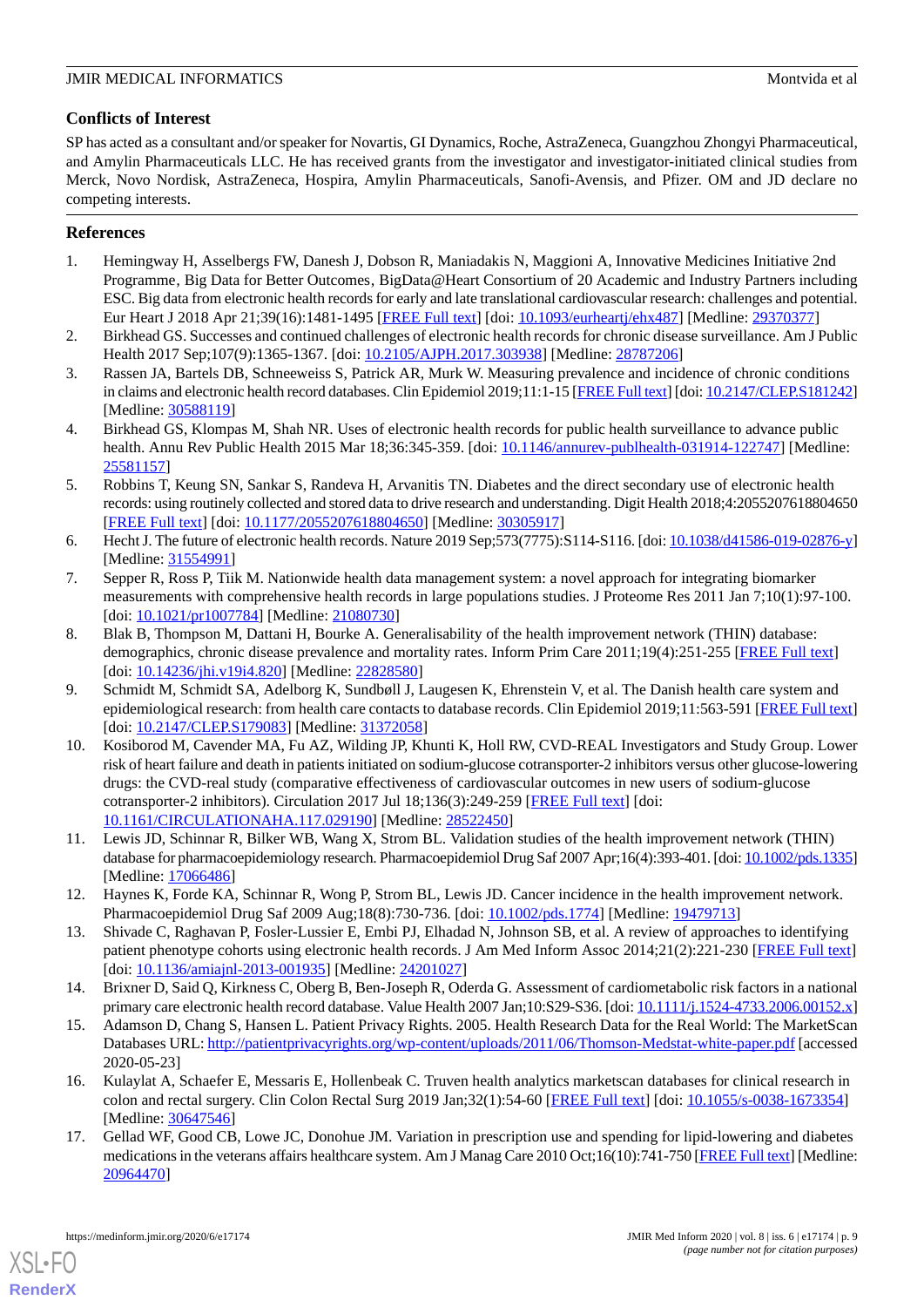- <span id="page-9-0"></span>18. Bohnert KM, Ilgen MA, Louzon S, McCarthy JF, Katz IR. Substance use disorders and the risk of suicide mortality among men and women in the US veterans health administration. Addiction 2017 Jul;112(7):1193-1201. [doi: [10.1111/add.13774](http://dx.doi.org/10.1111/add.13774)] [Medline: [28301070](http://www.ncbi.nlm.nih.gov/entrez/query.fcgi?cmd=Retrieve&db=PubMed&list_uids=28301070&dopt=Abstract)]
- <span id="page-9-1"></span>19. Asche CV, Kim J, Kulkarni AS, Chakravarti P, Andersson K. Assessment of association of increased heart rates to cardiovascular events among healthy subjects in the United States: analysis of a primary care electronic medical records database. ISRN Cardiol 2011;2011:924343 [\[FREE Full text\]](https://doi.org/10.5402/2011/924343) [doi: [10.5402/2011/924343\]](http://dx.doi.org/10.5402/2011/924343) [Medline: [22347663\]](http://www.ncbi.nlm.nih.gov/entrez/query.fcgi?cmd=Retrieve&db=PubMed&list_uids=22347663&dopt=Abstract)
- <span id="page-9-2"></span>20. Montvida O, Cai X, Paul SK. Cardiovascular risk factor burden in people with incident type 2 diabetes in the US receiving antidiabetic and cardioprotective therapies. Diabetes Care 2019 Apr;42(4):644-650. [doi: [10.2337/dc18-1865\]](http://dx.doi.org/10.2337/dc18-1865) [Medline: [30679305](http://www.ncbi.nlm.nih.gov/entrez/query.fcgi?cmd=Retrieve&db=PubMed&list_uids=30679305&dopt=Abstract)]
- <span id="page-9-3"></span>21. Unni S, Wittbrodt E, Ma J, Schauerhamer M, Hurd J, Ruiz-Negrón N, et al. Comparative effectiveness of once-weekly glucagon-like peptide-1 receptor agonists with regard to 6-month glycaemic control and weight outcomes in patients with type 2 diabetes. Diabetes Obes Metab 2018 Feb;20(2):468-473. [doi: [10.1111/dom.13107](http://dx.doi.org/10.1111/dom.13107)] [Medline: [28862808\]](http://www.ncbi.nlm.nih.gov/entrez/query.fcgi?cmd=Retrieve&db=PubMed&list_uids=28862808&dopt=Abstract)
- 22. Inzucchi SE, Tunceli K, Qiu Y, Rajpathak S, Brodovicz KG, Engel SS, et al. Progression to insulin therapy among patients with type 2 diabetes treated with sitagliptin or sulphonylurea plus metformin dual therapy. Diabetes Obes Metab 2015 Oct;17(10):956-964 [\[FREE Full text\]](http://europepmc.org/abstract/MED/25962401) [doi: [10.1111/dom.12489](http://dx.doi.org/10.1111/dom.12489)] [Medline: [25962401](http://www.ncbi.nlm.nih.gov/entrez/query.fcgi?cmd=Retrieve&db=PubMed&list_uids=25962401&dopt=Abstract)]
- 23. Levin P, Wei W, Miao R, Ye F, Xie L, Baser O, et al. Therapeutically interchangeable? A study of real-world outcomes associated with switching basal insulin analogues among US patients with type 2 diabetes mellitus using electronic medical records data. Diabetes Obes Metab 2015 Mar;17(3):245-253 [[FREE Full text](http://europepmc.org/abstract/MED/25359227)] [doi: [10.1111/dom.12407](http://dx.doi.org/10.1111/dom.12407)] [Medline: [25359227\]](http://www.ncbi.nlm.nih.gov/entrez/query.fcgi?cmd=Retrieve&db=PubMed&list_uids=25359227&dopt=Abstract)
- 24. Chitnis AS, Ganz ML, Benjamin N, Langer J, Hammer M. Clinical effectiveness of liraglutide across body mass index in patients with type 2 diabetes in the United States: a retrospective cohort study. Adv Ther 2014 Sep;31(9):986-999 [\[FREE](http://europepmc.org/abstract/MED/25245811) [Full text\]](http://europepmc.org/abstract/MED/25245811) [doi: [10.1007/s12325-014-0153-5](http://dx.doi.org/10.1007/s12325-014-0153-5)] [Medline: [25245811](http://www.ncbi.nlm.nih.gov/entrez/query.fcgi?cmd=Retrieve&db=PubMed&list_uids=25245811&dopt=Abstract)]
- <span id="page-9-4"></span>25. Davis KL, Tangirala M, Meyers JL, Wei W. Real-world comparative outcomes of US type 2 diabetes patients initiating analog basal insulin therapy. Curr Med Res Opin 2013 Sep;29(9):1083-1091. [doi: [10.1185/03007995.2013.811403](http://dx.doi.org/10.1185/03007995.2013.811403)] [Medline: [23734906](http://www.ncbi.nlm.nih.gov/entrez/query.fcgi?cmd=Retrieve&db=PubMed&list_uids=23734906&dopt=Abstract)]
- <span id="page-9-5"></span>26. Paul SK, Shaw JE, Montvida O, Klein K. Weight gain in insulin-treated patients by body mass index category at treatment initiation: new evidence from real-world data in patients with type 2 diabetes. Diabetes Obes Metab 2016 Dec;18(12):1244-1252. [doi: [10.1111/dom.12761](http://dx.doi.org/10.1111/dom.12761)] [Medline: [27502528\]](http://www.ncbi.nlm.nih.gov/entrez/query.fcgi?cmd=Retrieve&db=PubMed&list_uids=27502528&dopt=Abstract)
- 27. Ma X, Steensma DP, Scott BL, Kiselev P, Sugrue MM, Swern AS. Selection of patients with myelodysplastic syndromes from a large electronic medical records database and a study of the use of disease-modifying therapy in the United States. BMJ Open 2018 Jul 23;8(7):e019955 [[FREE Full text](http://bmjopen.bmj.com/cgi/pmidlookup?view=long&pmid=30037860)] [doi: [10.1136/bmjopen-2017-019955](http://dx.doi.org/10.1136/bmjopen-2017-019955)] [Medline: [30037860](http://www.ncbi.nlm.nih.gov/entrez/query.fcgi?cmd=Retrieve&db=PubMed&list_uids=30037860&dopt=Abstract)]
- 28. Brixner DI, McAdam-Marx C, Ye X, Lau H, Munger MA. Assessment of time to follow-up visits in newly-treated hypertensive patients using an electronic medical record database. Curr Med Res Opin 2010 Aug;26(8):1881-1891. [doi: [10.1185/03007995.2010.489785\]](http://dx.doi.org/10.1185/03007995.2010.489785) [Medline: [20528221\]](http://www.ncbi.nlm.nih.gov/entrez/query.fcgi?cmd=Retrieve&db=PubMed&list_uids=20528221&dopt=Abstract)
- <span id="page-9-6"></span>29. Ashton V, Zhang Q, Zhang NJ, Zhao C, Ramey DR, Neff D, et al. LDL-C levels in US patients at high cardiovascular risk receiving rosuvastatin monotherapy. Clin Ther 2014 May;36(5):792-799. [doi: [10.1016/j.clinthera.2014.03.010\]](http://dx.doi.org/10.1016/j.clinthera.2014.03.010) [Medline: [24768187](http://www.ncbi.nlm.nih.gov/entrez/query.fcgi?cmd=Retrieve&db=PubMed&list_uids=24768187&dopt=Abstract)]
- <span id="page-9-7"></span>30. Chopra I, Kamal KM. Factors associated with therapeutic goal attainment in patients with concomitant hypertension and dyslipidemia. Hosp Pract (1995) 2014 Apr;42(2):77-88. [doi: [10.3810/hp.2014.04.1106\]](http://dx.doi.org/10.3810/hp.2014.04.1106) [Medline: [24769787](http://www.ncbi.nlm.nih.gov/entrez/query.fcgi?cmd=Retrieve&db=PubMed&list_uids=24769787&dopt=Abstract)]
- 31. Saseen JJ, Ghushchyan V, Kaila S, Allen RR, Nair KV. Maintaining goal blood pressures after switching from olmesartan to other angiotensin receptor blockers. J Clin Hypertens (Greenwich) 2013 Dec;15(12):888-892 [\[FREE Full text\]](https://doi.org/10.1111/jch.12197) [doi: [10.1111/jch.12197\]](http://dx.doi.org/10.1111/jch.12197) [Medline: [24102728](http://www.ncbi.nlm.nih.gov/entrez/query.fcgi?cmd=Retrieve&db=PubMed&list_uids=24102728&dopt=Abstract)]
- <span id="page-9-8"></span>32. Crawford AG, Cote C, Couto J, Daskiran M, Gunnarsson C, Haas K, et al. Prevalence of obesity, type II diabetes mellitus, hyperlipidemia, and hypertension in the United States: findings from the GE centricity electronic medical record database. Popul Health Manag 2010 Jun;13(3):151-161. [doi: [10.1089/pop.2009.0039](http://dx.doi.org/10.1089/pop.2009.0039)] [Medline: [20521902](http://www.ncbi.nlm.nih.gov/entrez/query.fcgi?cmd=Retrieve&db=PubMed&list_uids=20521902&dopt=Abstract)]
- <span id="page-9-9"></span>33. Brixner D, Bron M, Bellows B, Ye X, Yu J, Raparla S, et al. Evaluation of cardiovascular risk factors, events, and costs across four BMI categories. Obesity (Silver Spring) 2013 Jun;21(6):1284-1292 [[FREE Full text\]](https://doi.org/10.1002/oby.20215) [doi: [10.1002/oby.20215](http://dx.doi.org/10.1002/oby.20215)] [Medline: [23913737](http://www.ncbi.nlm.nih.gov/entrez/query.fcgi?cmd=Retrieve&db=PubMed&list_uids=23913737&dopt=Abstract)]
- 34. der Sarkissian M, Bhak RH, Huang J, Buchs S, Vekeman F, Smolarz BG, et al. Maintenance of weight loss or stability in subjects with obesity: a retrospective longitudinal analysis of a real-world population. Curr Med Res Opin 2017 Jun;33(6):1105-1110. [doi: [10.1080/03007995.2017.1307173\]](http://dx.doi.org/10.1080/03007995.2017.1307173) [Medline: [28294635](http://www.ncbi.nlm.nih.gov/entrez/query.fcgi?cmd=Retrieve&db=PubMed&list_uids=28294635&dopt=Abstract)]
- 35. Paul SK, Montvida O, Best JH, Gale S, Pethoe-Schramm A, Sarsour K. Effectiveness of biologic and non-biologic antirheumatic drugs on anaemia markers in 153,788 patients with rheumatoid arthritis: new evidence from real-world data. Semin Arthritis Rheum 2018 Feb;47(4):478-484 [\[FREE Full text\]](https://linkinghub.elsevier.com/retrieve/pii/S0049-0172(17)30324-4) [doi: [10.1016/j.semarthrit.2017.08.001\]](http://dx.doi.org/10.1016/j.semarthrit.2017.08.001) [Medline: [28947313](http://www.ncbi.nlm.nih.gov/entrez/query.fcgi?cmd=Retrieve&db=PubMed&list_uids=28947313&dopt=Abstract)]
- 36. Rajagopalan V, Alemao E, Kawabata H, Solomon D. SAT0069 performance of the Framingham cardiovascular risk prediction model with and without c-reactive protein or erythrocyte sedimentation rate in RA: analysis of us electronic medical records database. In: Proceedings of the Poster Presentations: Rheumatoid Arthritis - Prognosis, Predictors and Outcome. 2014 Presented at: EULAR'14; June 11-14, 2014; Paris, France. [doi: [10.1136/annrheumdis-2014-eular.1833](http://dx.doi.org/10.1136/annrheumdis-2014-eular.1833)]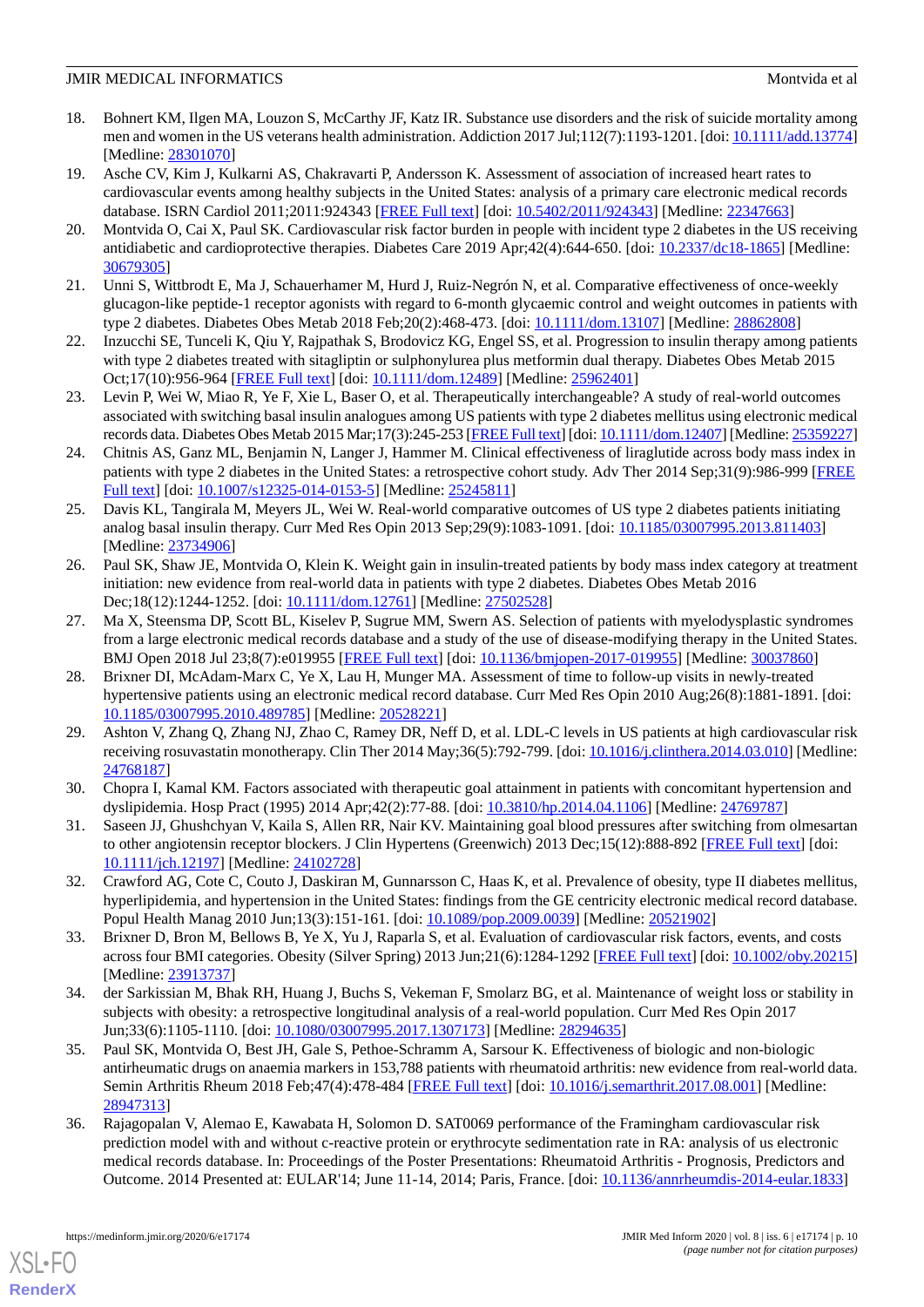- 37. Wang J, Mullins CD, Mamdani M, Rublee DA, Shaya FT. New diagnosis of hypertension among celecoxib and nonselective NSAID users: a population-based cohort study. Ann Pharmacother 2007 Jun;41(6):937-943. [doi: [10.1345/aph.1H659](http://dx.doi.org/10.1345/aph.1H659)] [Medline: [17488830](http://www.ncbi.nlm.nih.gov/entrez/query.fcgi?cmd=Retrieve&db=PubMed&list_uids=17488830&dopt=Abstract)]
- <span id="page-10-0"></span>38. Tandon N, Carter C, Haas S, Gunnarsson C. Psy64 Ge Centricity Electronic Medical Records Study: Comorbidities and Biologic Experience Among Patients Receiving Golimumab. In: Proceedings of the Poster Session I Disease-Specific Study: Systemic Disorders/Conditions. 2011 Presented at: ISPOR'11; May 21-25, 2016; Washington, DC, USA. [doi: [10.1016/j.jval.2011.02.396](http://dx.doi.org/10.1016/j.jval.2011.02.396)]
- <span id="page-10-7"></span><span id="page-10-1"></span>39. Patel A, Chan W, Aparasu RR, Ochoa-Perez M, Sherer JT, Medhekar R, et al. Effect of psychopharmacotherapy on body mass index among children and adolescents with bipolar disorders. J Child Adolesc Psychopharmacol 2017 May;27(4):349-358. [doi: [10.1089/cap.2016.0133\]](http://dx.doi.org/10.1089/cap.2016.0133) [Medline: [28422528\]](http://www.ncbi.nlm.nih.gov/entrez/query.fcgi?cmd=Retrieve&db=PubMed&list_uids=28422528&dopt=Abstract)
- <span id="page-10-2"></span>40. Asche C, Said Q, Joish V, Hall CO, Brixner D. Assessment of COPD-related outcomes via a national electronic medical record database. Int J Chron Obstruct Pulmon Dis 2008;3(2):323-326 [\[FREE Full text\]](https://www.dovepress.com/articles.php?article_id=1832) [doi: [10.2147/copd.s1857](http://dx.doi.org/10.2147/copd.s1857)] [Medline: [18686742](http://www.ncbi.nlm.nih.gov/entrez/query.fcgi?cmd=Retrieve&db=PubMed&list_uids=18686742&dopt=Abstract)]
- <span id="page-10-3"></span>41. Patel A, Medhekar R, Ochoa-Perez M, Aparasu RR, Chan W, Sherer JT, et al. Care provision and prescribing practices of physicians treating children and adolescents with ADHD. Psychiatr Serv 2017 Jul 1;68(7):681-688. [doi: [10.1176/appi.ps.201600130\]](http://dx.doi.org/10.1176/appi.ps.201600130) [Medline: [28196459\]](http://www.ncbi.nlm.nih.gov/entrez/query.fcgi?cmd=Retrieve&db=PubMed&list_uids=28196459&dopt=Abstract)
- <span id="page-10-4"></span>42. Marelli C, Gunnarsson C, Ross S, Haas S, Stroup DF, Cload P, et al. Statins and risk of cancer: a retrospective cohort analysis of 45,857 matched pairs from an electronic medical records database of 11 million adult Americans. J Am Coll Cardiol 2011 Jul 26;58(5):530-537 [\[FREE Full text](https://linkinghub.elsevier.com/retrieve/pii/S0735-1097(11)01663-9)] [doi: [10.1016/j.jacc.2011.04.015\]](http://dx.doi.org/10.1016/j.jacc.2011.04.015) [Medline: [21777752\]](http://www.ncbi.nlm.nih.gov/entrez/query.fcgi?cmd=Retrieve&db=PubMed&list_uids=21777752&dopt=Abstract)
- <span id="page-10-5"></span>43. Talal AH, LaFleur J, Hoop R, Pandya P, Martin P, Jacobson I, et al. Absolute and relative contraindications to pegylated-interferon or ribavirin in the US general patient population with chronic hepatitis C: results from a US database of over 45 000 HCV-infected, evaluated patients. Aliment Pharmacol Ther 2013 Feb;37(4):473-481 [\[FREE Full text](https://doi.org/10.1111/apt.12200)] [doi: [10.1111/apt.12200\]](http://dx.doi.org/10.1111/apt.12200) [Medline: [23289640](http://www.ncbi.nlm.nih.gov/entrez/query.fcgi?cmd=Retrieve&db=PubMed&list_uids=23289640&dopt=Abstract)]
- <span id="page-10-6"></span>44. Montvida O, Shaw J, Atherton JJ, Stringer F, Paul SK. Long-term trends in antidiabetes drug usage in the US: real-world evidence in patients newly diagnosed with type 2 diabetes. Diabetes Care 2018 Jan;41(1):69-78. [doi: [10.2337/dc17-1414](http://dx.doi.org/10.2337/dc17-1414)] [Medline: [29109299](http://www.ncbi.nlm.nih.gov/entrez/query.fcgi?cmd=Retrieve&db=PubMed&list_uids=29109299&dopt=Abstract)]
- <span id="page-10-8"></span>45. Crawford AG, Cote C, Couto J, Daskiran M, Gunnarsson C, Haas K, et al. Comparison of GE centricity electronic medical record database and national ambulatory medical care survey findings on the prevalence of major conditions in the United States. Popul Health Manag 2010 Jun;13(3):139-150. [doi: [10.1089/pop.2009.0036](http://dx.doi.org/10.1089/pop.2009.0036)] [Medline: [20568974](http://www.ncbi.nlm.nih.gov/entrez/query.fcgi?cmd=Retrieve&db=PubMed&list_uids=20568974&dopt=Abstract)]
- <span id="page-10-9"></span>46. GE Healthcare Systems. 2011. Centricity Electronic Medical Record: Experience that counts URL: [http://www3.](http://www3.gehealthcare.com/~/media/Downloads/us/Product/Product-Categories/Healthcare%20IT/Electronic%20Medical%20Records/ITP01981010ENUScentricityemrbrochure.pdf?Parent=%7B3FB3AC2B-38EE-4838-B06E-4472AFC090F0%7D) [gehealthcare.com/~/media/Downloads/us/Product/Product-Categories/Healthcare%20IT/Electronic%20Medical%20Records/](http://www3.gehealthcare.com/~/media/Downloads/us/Product/Product-Categories/Healthcare%20IT/Electronic%20Medical%20Records/ITP01981010ENUScentricityemrbrochure.pdf?Parent=%7B3FB3AC2B-38EE-4838-B06E-4472AFC090F0%7D) [ITP01981010ENUScentricityemrbrochure.pdf?Parent=%7B3FB3AC2B-38EE-4838-B06E-4472AFC090F0%7D](http://www3.gehealthcare.com/~/media/Downloads/us/Product/Product-Categories/Healthcare%20IT/Electronic%20Medical%20Records/ITP01981010ENUScentricityemrbrochure.pdf?Parent=%7B3FB3AC2B-38EE-4838-B06E-4472AFC090F0%7D) [accessed 2020-05-23]
- <span id="page-10-11"></span><span id="page-10-10"></span>47. Centers for Disease Control and Prevention. 2016. National Hospital Ambulatory Medical Care Survey: 2016 Emergency Department Summary Tables URL: [https://www.cdc.gov/nchs/data/nhamcs/web\\_tables/2016\\_ed\\_web\\_tables.pdf](https://www.cdc.gov/nchs/data/nhamcs/web_tables/2016_ed_web_tables.pdf) [accessed 2020-05-23]
- <span id="page-10-12"></span>48. Centers for Disease Control and Prevention. 2019. About the Ambulatory Health Care Surveys: National Ambulatory Medical Care Survey URL: [https://www.cdc.gov/nchs/ahcd/about\\_ahcd.htm](https://www.cdc.gov/nchs/ahcd/about_ahcd.htm) [accessed 2020-05-23]
- <span id="page-10-14"></span><span id="page-10-13"></span>49. Centers for Disease Control and Prevention. About the National Health and Nutrition Examination Survey: Introduction URL: [https://www.cdc.gov/nchs/nhanes/about\\_nhanes.htm](https://www.cdc.gov/nchs/nhanes/about_nhanes.htm) [accessed 2020-05-23]
- <span id="page-10-15"></span>50. Hales C, Carroll M, Fryar C, Ogden C. Prevalence of obesity among adults and youth: United States, 2015-2016. NCHS Data Brief 2017 Oct(288):1-8 [[FREE Full text\]](http://www.cdc.gov/nchs/data/databriefs/db288.pdf) [Medline: [29155689\]](http://www.ncbi.nlm.nih.gov/entrez/query.fcgi?cmd=Retrieve&db=PubMed&list_uids=29155689&dopt=Abstract)
- <span id="page-10-16"></span>51. Fryar C, Ostchega Y, Hales CM, Zhang G, Kruszon-Moran D. Hypertension prevalence and control among adults: United States, 2015-2016. NCHS Data Brief 2017 Oct(289):1-8 [[FREE Full text](http://www.cdc.gov/nchs/data/databriefs/db289.pdf)] [Medline: [29155682](http://www.ncbi.nlm.nih.gov/entrez/query.fcgi?cmd=Retrieve&db=PubMed&list_uids=29155682&dopt=Abstract)]
- 52. Carroll M, Fryar CD, Nguyen DT. Total and high-density lipoprotein cholesterol in adults: United States, 2015-2016. NCHS Data Brief 2017 Oct(290):1-8 [[FREE Full text\]](http://www.cdc.gov/nchs/data/databriefs/db290.pdf) [Medline: [29155686\]](http://www.ncbi.nlm.nih.gov/entrez/query.fcgi?cmd=Retrieve&db=PubMed&list_uids=29155686&dopt=Abstract)
- <span id="page-10-17"></span>53. Mendola N, Chen TC, Gu Q, Eberhardt MS, Saydah S. Prevalence of total, diagnosed, and undiagnosed diabetes among adults: United States, 2013-2016. NCHS Data Brief 2018 Sep(319):1-8 [\[FREE Full text\]](http://www.cdc.gov/nchs/data/databriefs/db319.pdf) [Medline: [30248004\]](http://www.ncbi.nlm.nih.gov/entrez/query.fcgi?cmd=Retrieve&db=PubMed&list_uids=30248004&dopt=Abstract)
- <span id="page-10-18"></span>54. Owusu Adjah ES, Montvida O, Agbeve J, Paul SK. Data mining approach to identify disease cohorts from primary care electronic medical records: a case of diabetes mellitus. Open Bioinforma J 2017 Dec 12;10(1):16-27. [doi: [10.2174/1875036201710010016\]](http://dx.doi.org/10.2174/1875036201710010016)
- 55. McVeigh KH, Newton-Dame R, Chan PY, Thorpe LE, Schreibstein L, Tatem KS, et al. Can electronic health records be used for population health surveillance? Validating population health metrics against established survey data. EGEMS (Wash DC) 2016;4(1):1267 [\[FREE Full text](http://europepmc.org/abstract/MED/28154837)] [doi: [10.13063/2327-9214.1267\]](http://dx.doi.org/10.13063/2327-9214.1267) [Medline: [28154837\]](http://www.ncbi.nlm.nih.gov/entrez/query.fcgi?cmd=Retrieve&db=PubMed&list_uids=28154837&dopt=Abstract)
- 56. Tatem KS, Romo ML, McVeigh KH, Chan PY, Lurie-Moroni E, Thorpe LE, et al. Comparing prevalence estimates from population-based surveys to inform surveillance using electronic health records. Prev Chronic Dis 2017 Jun 8;14:E44 [[FREE Full text](https://www.cdc.gov/pcd/issues/2017/16_0516.htm)] [doi: [10.5888/pcd14.160516\]](http://dx.doi.org/10.5888/pcd14.160516) [Medline: [28595032\]](http://www.ncbi.nlm.nih.gov/entrez/query.fcgi?cmd=Retrieve&db=PubMed&list_uids=28595032&dopt=Abstract)